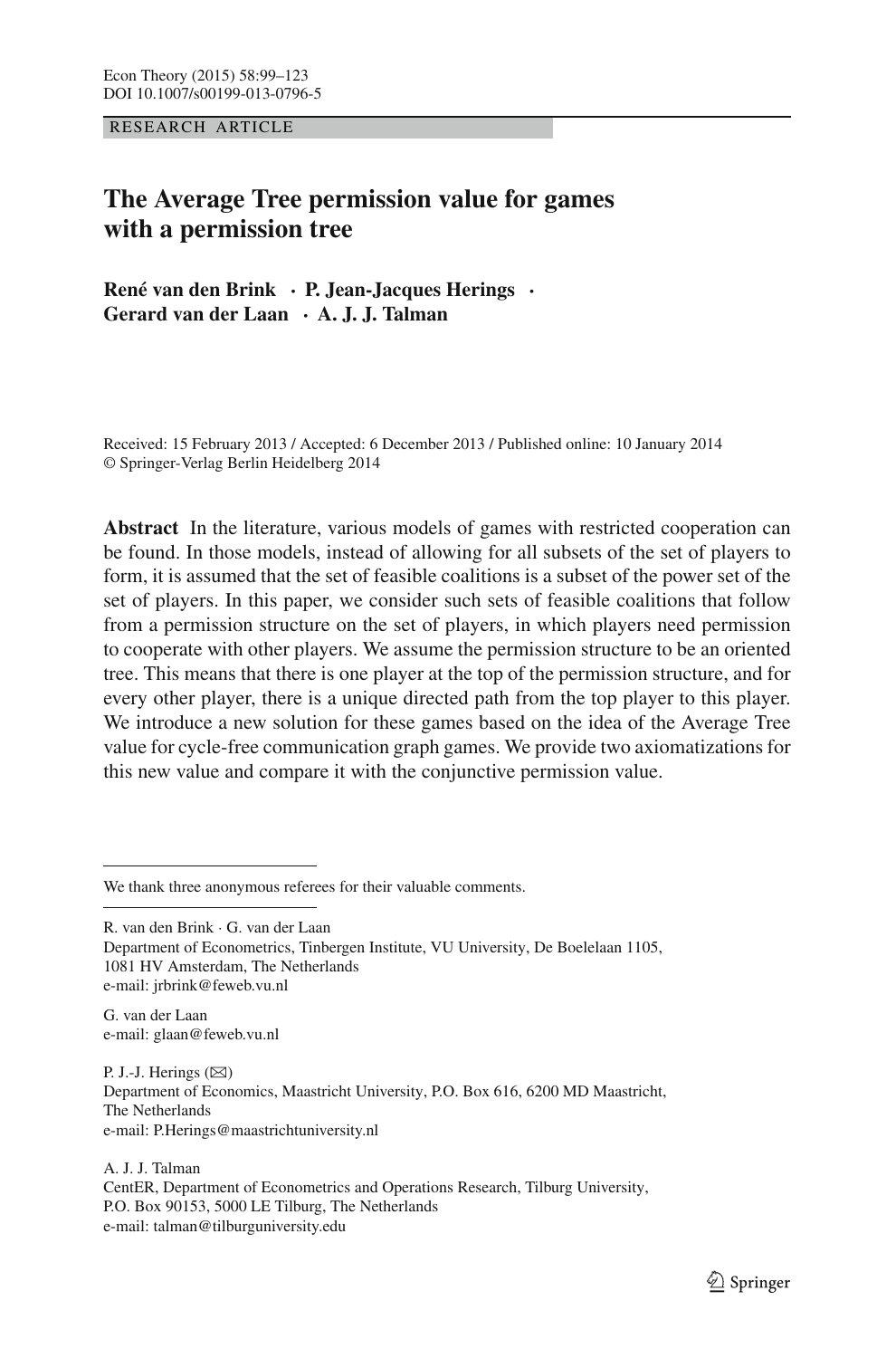**Keywords** TU game · Restricted cooperation · Permission structure · Shapley value · Average Tree value · Axiomatization

### **JEL Classification** C71

## **1 Introduction**

A *cooperative game with transferable utility*, or simply a TU game, consists of a finite set of players and for every coalition of players a worth representing the total payoff that the coalition can obtain by cooperating. A value is a single-valued solution that assigns to every TU game a payoff vector whose components are the individual payoffs of the players. One of the most applied solutions for cooperative TU games is the *Shapley value* [\(Shapley 1953](#page-24-0)), which is applied to economic allocation problems in, e.g. [Graham et al.](#page-23-0) [\(1990\)](#page-23-0), [Maniquet](#page-24-1) [\(2003](#page-24-1)), [Chun](#page-23-1) [\(2006](#page-23-1)), [Tauman and Watanabe](#page-24-2) [\(2007\)](#page-24-2), [van den Brink et al.](#page-24-3) [\(2007](#page-24-3)), [Bergantinõs and Lorenzo-Freire](#page-23-2) [\(2008](#page-23-2)), Ligett et al. [\(2009](#page-23-3)), and [Faigle and Grabisch](#page-23-4) [\(2012](#page-23-4)).

In its classical interpretation, a TU game describes a situation in which the players of every subset of the set of players are able to cooperate to form a feasible coalition and earn its worth. In the literature, various restrictions on coalition formation are developed.<sup>[1](#page-1-0)</sup> For example, in [Myerson](#page-24-4)  $(1977)$  $(1977)$ , a coalition is feasible if it is a connected set in a given communication graph on the set of players. The *Myerson value* for such so-called *graph games* is the Shapley value of the corresponding *Myerson restricted game* in which the worth of any coalition is the sum of the worths of its maximally connected subsets.

On the class of cycle-free graph games, the *Average Tree value* has been proposed in [Herings et al.](#page-23-5) [\(2008\)](#page-23-5). Each player in a cycle-free graph game can be associated with a particular payoff vector introduced in [Demange](#page-23-6) [\(2004\)](#page-23-6), called *hierarchical outcome*. The Average Tree value assigns to any cycle-free graph game the average of all its hierarchical outcomes. Both the Myerson value and the Average Tree value are characterized by component efficiency and some kind of fairness. *Fairness* of the Myerson value states that, after deleting a link between two players, the payoffs of these two players change by the same amount, see [Myerson](#page-24-4) [\(1977](#page-24-4)). *Component fairness* of the Average Tree value states that deleting a link between two players in a cycle-free graph game yields the same average change in payoff over the players in the two resulting components, see [Herings et al.](#page-23-5) [\(2008](#page-23-5)). [Herings et al.](#page-23-7) [\(2010\)](#page-23-7) extend the definition of the Average Tree value to the entire class of graph games and thereby also cover situations where the underlying communication graph is not cycle-free.

In [van den Brink et al.\(2011\)](#page-24-5) *games on union closed systems* are considered. In such games, the collection of feasible coalitions is closed under union, meaning that for any pair of feasible coalitions also their union is feasible. This class of union closed systems contains the class of *antimatroids*[;](#page-23-8) [games](#page-23-8) [on](#page-23-8) [antimatroids](#page-23-8) [have](#page-23-8) [been](#page-23-8) [studied](#page-23-8) [in](#page-23-8) Algaba et al. [\(2004](#page-23-8)). An example of an antimatroid is a permission structure, where players need permission from their superiors in a hierarchical structure, given by a directed

<span id="page-1-0"></span> $1$  For a survey we refer to [Bilbao](#page-23-9) [\(2000\)](#page-23-9).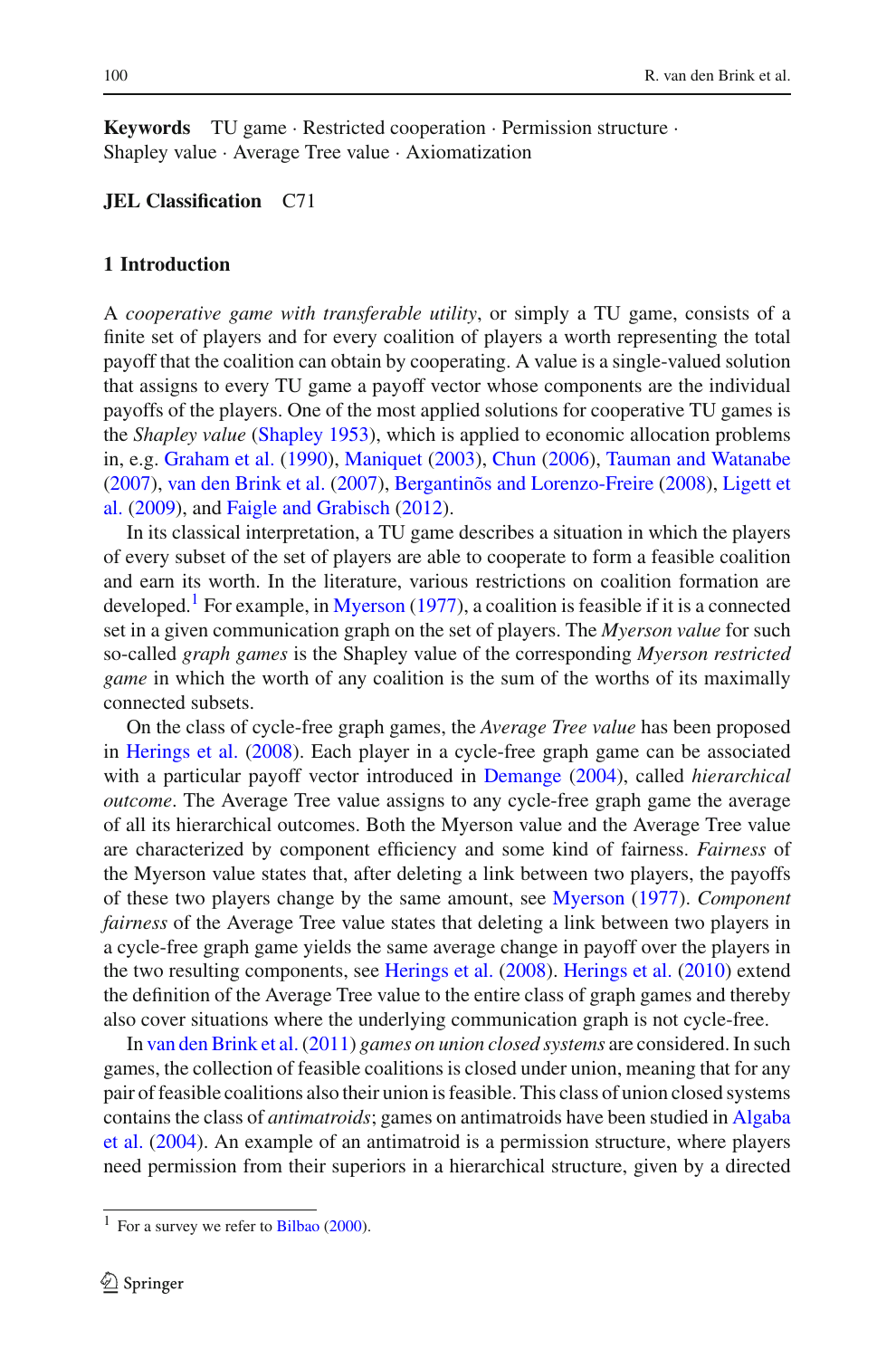graph, when they want to cooperate with other players. Games with a permission structure are considered in [Gilles et al.](#page-23-10) [\(1992](#page-23-10)), [van den Brink and Gilles](#page-24-6) [\(1996](#page-24-6)), Gilles and Owen [\(1994](#page-23-11)), and [van der Brink](#page-24-7)  $(1997)$ .<sup>[2](#page-2-0)</sup> In the first two papers, the conjunctive approach, in which each player needs permission of all its predecessors, is investigated, while in the latter two papers, the disjunctive approach is considered, in which a player needs permission of at least one of its predecessors, if it has any. This leads to the conjunctive restricted game and the disjunctive restricted game, in which the worth of a coalition is set equal to the worth of its largest conjunctive and its largest disjunctive feasible subcoalition, respectively. The corresponding *conjunctive (disjunctive) permission value* is then the Shapley value of the induced conjunctive (disjunctive) restricted game. We restrict ourselves to games with an oriented tree as permission structure, i.e., there is a unique top player having no predecessors and for every other player there is a unique path from the top player to this player, and simply call such a situation a *permission tree game*. Since in a tree permission structure every player has at most one predecessor, in this case the conjunctive and disjunctive approaches coincide.

In this paper, we define and axiomatize a new value for games with an oriented tree as permission structure. Given a digraph we obtain the associated undirected graph by replacing every directed link from one node to another by an undirected link between the two nodes. When the digraph is an oriented tree, the associated undirected graph is cycle-free. To define the new value, we first take the induced permission tree game and then apply the Average Tree value to this permission tree game on the associated undirected graph.

We provide two axiomatizations of this new solution for permission tree games, one with and one without additivity. The first axiomatization uses axioms similar to those that characterize the conjunctive permission value in [van den Brink and Gilles](#page-24-6) [\(1996\)](#page-24-6), b[ut](#page-24-8) [adding](#page-24-8) [a](#page-24-8) [collusion](#page-24-8) [neutrality](#page-24-8) [axiom](#page-24-8) [in](#page-24-8) [the](#page-24-8) [spirit](#page-24-8) [of](#page-24-8) [Haller](#page-23-12) [\(1994](#page-23-12)) and van den Brink [\(2012a\)](#page-24-8). The second one imposes a fairness property related to the one in [Herings et al.](#page-23-5) [\(2008\)](#page-23-5) for cycle-free graph games.

By applying the Average Tree principle, we put some features of communication into a solution for permission tree games, whereas [Demange](#page-23-6) [\(2004](#page-23-6)) puts hierarchical features into a solution for communication graph games by using hierarchical outcomes. In [van den Brink](#page-24-9) [\(2012b](#page-24-9)), a comparison of sets of feasible coalitions in games with hierarchical and communication restrictions is made. Some other contributions in the economic [literature](#page-23-13) [that](#page-23-13) [combine](#page-23-13) [communication](#page-23-13) [with](#page-23-13) [hierarchies](#page-23-13) [are](#page-23-13) Bolton and Dewatripont [\(1994\)](#page-23-13) who describe a model where efficient (i.e., cost minimizing) information processing in a communication network implies a hierarchical structure in the sense that efficient networks take a pyramidal form, [Chwe](#page-23-14) [\(2000\)](#page-23-14) who studies directed communication networks and shows that the minimal sufficient networks for coordination can be seen as hierarchies, and [Hart and Moore](#page-23-15) [\(2005\)](#page-23-15) who consider (optimal) hierarchical structures where some agents coordinate and others specialize. Examples of asymmetric communication relations are given by [Dewatripont and Tirole](#page-23-16) [\(2005\)](#page-23-16) and [Dessein](#page-23-17) [\(2002\)](#page-23-17). The first two authors consider communication as a 'transfer of knowledge' between a sender and a receiver and they formulate a principal-agent

<span id="page-2-0"></span><sup>2</sup> Other models of games with a hierarchy on the set of players are, for example, [Faigle and Kern](#page-23-18) [\(1992](#page-23-18)) and [Li and Li](#page-23-19) [\(2011](#page-23-19)) or the more general model of [Derks and Peters](#page-23-20) [\(1993](#page-23-20)).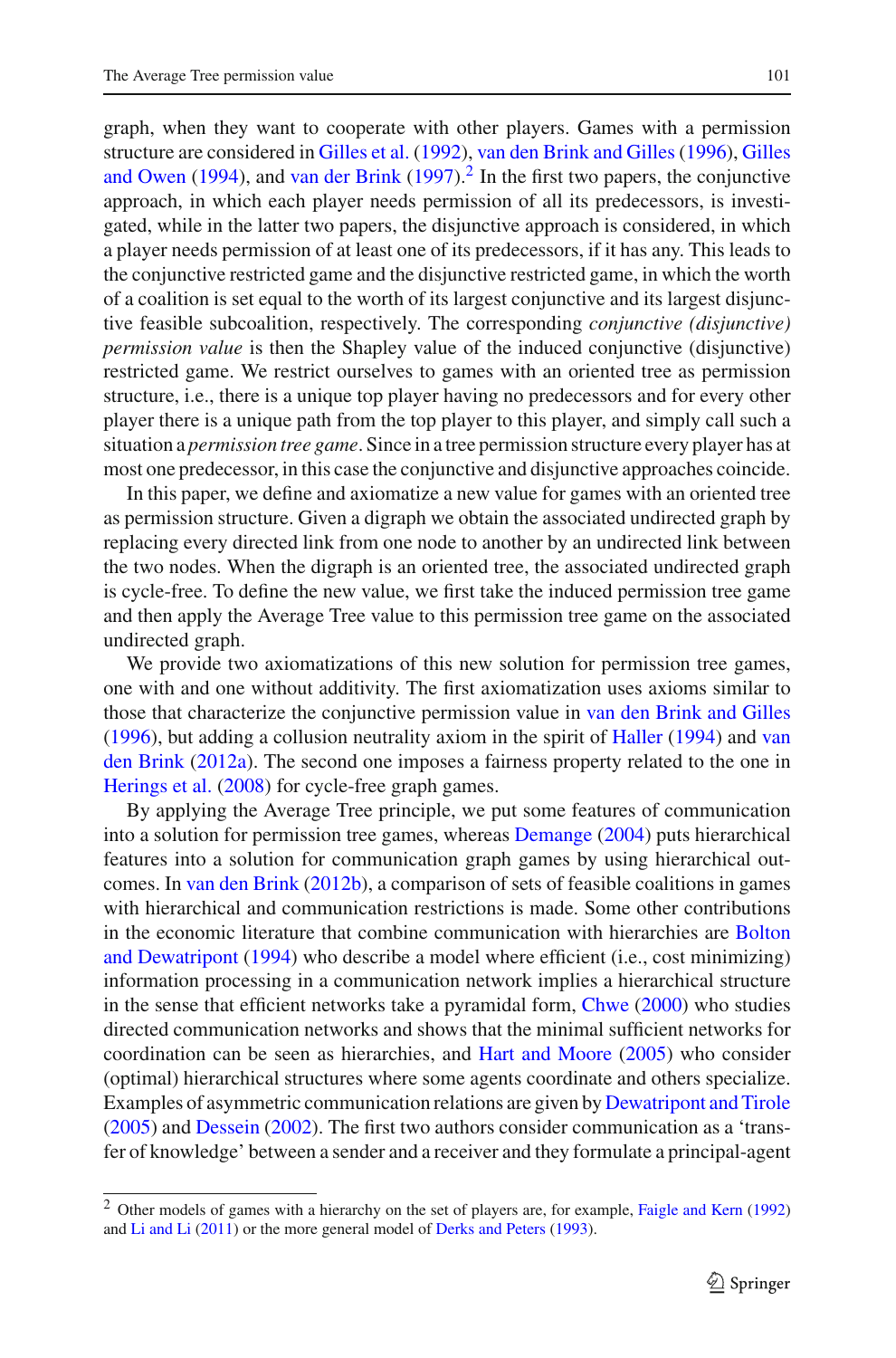model to analyze communication as a moral hazard problem between the sender and receiver. [Dessein](#page-23-17) [\(2002\)](#page-23-17) extends the model of [Crawford and Sobel](#page-23-21) [\(1982](#page-23-21)) and studies a principal-agent model of an organization where the principal can make a trade-off between delegation (implying a loss of control) and communication (implying a loss of information).

The paper is organized as follows. Section [2](#page-3-0) is a preliminary section on cooperative TU games, the Average Tree value for cycle-free communication graph games, and games with a permission structure. Section [3](#page-7-0) introduces the Average Tree permission value for games with a permission tree structure and provides the first axiomatization. A characterization with a fairness property is given in Sect. [4.](#page-14-0) A comparison with the conjunctive permission value is made in Sect. [5,](#page-17-0) where we modify the two axiomatizations of the AT permission value to obtain new axiomatizations of the conjunctive permission value. Section [6](#page-21-0) contains concluding remarks.

## <span id="page-3-0"></span>**2 Cooperative games and restricted cooperation**

#### 2.1 Transferable utility games

A *cooperative game with transferable utility* in characteristic function form, or *TU game*, is a pair  $(N, v)$ , where  $N \subset \mathbb{N}$  is a finite set of |*N*| players and  $v: 2^N \to \mathbb{R}$ is a characteristic function, where  $v(\emptyset) = 0$ . A subset  $S \in 2^N$  is called a coalition. For any coalition *S*,  $v(S)$  displays the worth of coalition *S*, which the members of coalition *S* are able to divide among themselves when they decide to cooperate. For given player set *N*, we denote the collection of all TU games on *N* by  $\mathcal{G}^N$ .

For  $T \in 2^N \setminus \{\emptyset\}$ , the unanimity game  $(N, u^T)$  in  $\mathcal{G}^N$  is given by the characteristic function  $u^T(S) = 1$  if  $T \subset S$ , and  $u^T(S) = 0$  otherwise. For any  $(N, v) \in \mathcal{G}^N$ , v can be written in a unique way as a linear combination of the characteristic functions  $u^T$ ,  $T \in 2^N \setminus \{\emptyset\}$ , as  $v = \sum_{T \in 2^N \setminus \{\emptyset\}} \Delta_v(T) u^T$ , where the real numbers  $\Delta_v(T)$  are the Harsanyi dividends, see [Harsanyi](#page-23-22) [\(1959\)](#page-23-22).

For arbitrary  $K \subset \mathbb{N}$ , we denote  $\mathbb{R}^K$  as the |*K*|-dimensional Euclidean space with elements  $x \in \mathbb{R}^K$  having components  $x_i$ ,  $i \in K$ . A *payoff vector* of a game  $(N, v)$  ∈  $\mathcal{G}^N$  is a vector  $x \in \mathbb{R}^N$  giving a payoff  $x_i \in \mathbb{R}$  to player  $i \in N$ . A *value* for TU games is a single-valued solution *f* that assigns to every TU game  $(N, v) \in$  $G^N$  a payoff vector  $f(N, v) \in \mathbb{R}^N$ . A solution *f* is *efficient* if  $\sum_{i \in N} f_i(N, v) =$  $v(N)$  for every  $(N, v) \in \mathcal{G}^N$ . The best-known efficient solution is the *Shapley value*, denoted by Sh. This solution is efficient and is originally introduced by [Shapley](#page-24-0) [\(1953\)](#page-24-0) as the solution in which each player receives its average marginal contribution to the coalitions when all orders of entrance (permutations) of the players have equal probability. In terms of Harsanyi dividends, the Shapley value is given by  $\text{Sh}_{i}(N, v) =$  $\sum_{\{T \in 2^N | i \in T\}} \Delta_v(T)/|T|, i \in N$ , so the Harsanyi dividends  $\Delta_v(T)$  are distributed uniformly over the players in coalition *T*.

#### 2.2 TU games with graph structure

A *graph* is a pair  $(N, L)$  where *N* is a set of nodes and  $L \subset \{\{i, j\} \in 2^N | i \neq j\}$  is a set of *unordered* pairs of distinct elements of *N*. In this paper, the nodes represent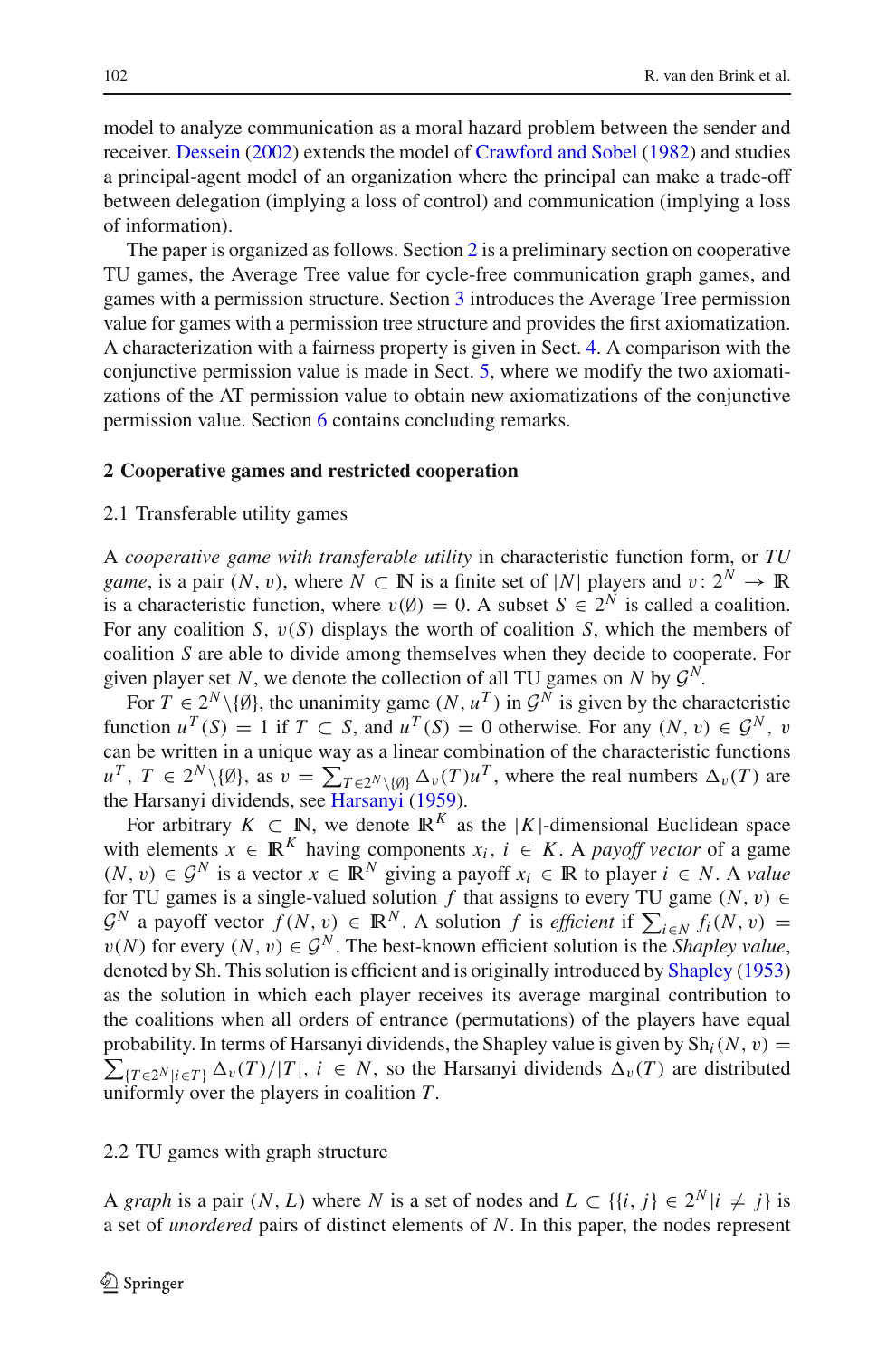the players in a game  $(N, v)$  and so we refer to them as players. The elements of  $L$ are called *links* or *edges*. For *j* ∈ *N*, we denote  $N^L$ (*j*) ⊂ *N* as the set of neighbors of *j* in *L*, so  $N^L(j) = \{h \in N \mid \{j, h\} \in L\}$ . The set of all graphs on *N* is denoted by  $\mathcal{L}^N$ .

For given  $S \in 2^N \setminus \{0\}$  and  $(N, L) \in \mathcal{L}^N$ , the graph  $(S, L(S))$  with  $L(S) = \{ \{i, j\} \in$  $L|i, j \in S$  is the *subgraph* of *L* on *S*. Notice that  $L(N) = L$ . A sequence of *k* distinct players  $(i_1, \ldots, i_k)$  is a *path* in  $L(S)$  if  $\{i_\ell, i_{\ell+1}\} \in L(S)$  for  $\ell = 1, \ldots, k - 1$ . Two players  $i, j \in N$  are connected in  $(S, L(S))$  if there is a path  $(i_1, \ldots, i_k)$  in  $L(S)$ with  $i_1 = i$  and  $i_k = j$ . A subgraph  $(S, L(S))$  is *connected*, or shortly coalition *S* is connected, if every two players in *S* are connected in  $(S, L(S))$ . A coalition  $K \subset S$  is a *component* of  $(S, L(S))$  if *K* is a maximally connected subset of *S*, i.e., *K* is connected and for every  $i \in S \backslash K$  the set  $K \cup \{i\}$  is not connected. The set of components of  $(S, L(S))$  is denoted by  $\Sigma^{L}(S)$ , with  $\Sigma^{L} = \Sigma^{L}(N)$ . The graph  $(N, L)$  is *cycle-free* if for every two different players *i* and *j* either *i* and *j* are not connected or there is precisely one path in *L* connecting *i* and *j*. When (*N*, *L*) is connected and cycle-free, then *N* is the unique component of  $(N, L)$  and  $(N, L)$  has precisely  $|N| - 1$  links. Following [Béal et al.](#page-23-23) [\(2010\)](#page-23-23) (see also [Béal et al. 2012](#page-23-24) for multi-choice forest games), we call *N* as well as each of the two components in  $(N, L\setminus\{i, j\})$ ,  $\{i, j\} \in L$ , a *cone* when (*N*, *L*) is connected and cycle-free. Therefore, a connected cycle-free graph  $(N, L)$  has  $2(|N| - 1) + 1$  cones.

A *TU game with graph structure*, shortly *graph game*, is a triple (*N*, v, *L*) with  $(N, v) \in \mathcal{G}^N$  and  $(N, L) \in \mathcal{L}^N$ . We denote the collection of all TU games with graph structure and player set *N* by  $G^N$  and the class of all cycle-free graph games on *N* by  $\mathcal{G}_{\mathcal{L}}^N$ . A solution *f* on a subclass  $\mathcal{G}$  of  $\mathcal{G}_{\mathcal{L}}^N$  assigns a unique payoff vector  $f(N, v, L) \in \mathbb{R}^N$  to every  $(N, v, L) \in \mathcal{G}$ .

For a graph game (*N*, v, *L*), [Myerson](#page-24-4) [\(1977\)](#page-24-4) introduced the *Myerson restricted game*  $(N, v^L) \in \mathcal{G}^N$ , defined by  $v^L(S) = \sum_{T \in \Sigma^L(S)} v(T)$  for every  $S \in 2^N$ . The Myerson value, denoted by My, is defined as  $My(N, v, L) = Sh(N, v^L)$ , for every  $(N, v, L) \in \mathcal{G}_{\mathcal{L}}^N$ . The Myerson value is characterized by component efficiency and fairness, where a solution *f* is *component efficient* if for any  $(N, v, L) \in \mathcal{G}_{\mathcal{L}}^N$  it holds that  $\sum_{i \in K} f_i(N, v, L) = v(K)$  for every  $K \in \Sigma^L$ , and a solution *f* satisfies *fairness* if for any  $(N, v, L) \in \mathcal{G}_\mathcal{L}^N$  and any link  $\{i, j\} \in L$  it holds that  $f_i(N, v, L) - f_i(N, v, L \setminus \{\{i, j\}\}) = f_j(N, v, L) - f_j(N, v, L \setminus \{\{i, j\}\}).$ 

On the class  $\mathcal{G}_{\mathcal{F}}^N$  of cycle-free graph games, [Herings et al.](#page-23-5) [\(2008\)](#page-23-5) introduce the Average Tree value, denoted by AT. When the graph is connected, the AT value assigns to each graph game  $(N, v, L) \in \mathcal{G}_{\mathcal{F}}^N$  the average of  $|N|$  payoff vectors. Each of these payoff vectors is associated with precisely one of the players, the so-called hierarchical outcome for that player as introduced by [Demange](#page-23-6) [\(2004\)](#page-23-6). To define the hierarchical outcome for a particular player *i* ∈ *N*, for each *j* ∈ *N* let  $C_i^L(j)$  be defined as

 $C_i^L(j) = \{h \in N \mid \text{the path in } L \text{ from } h \text{ to } i \text{ contains } j\}.$ 

Notice that  $C_i^L(i) = N$ , and for  $j \neq i$ ,  $C_i^L(j)$  is the cone containing *j* that results from deleting the first link of the unique path in *L* from *j* to *i*. The hierarchical outcome associated with player *i* is the vector  $t^i(N, v, L) \in \mathbb{R}^N$  defined as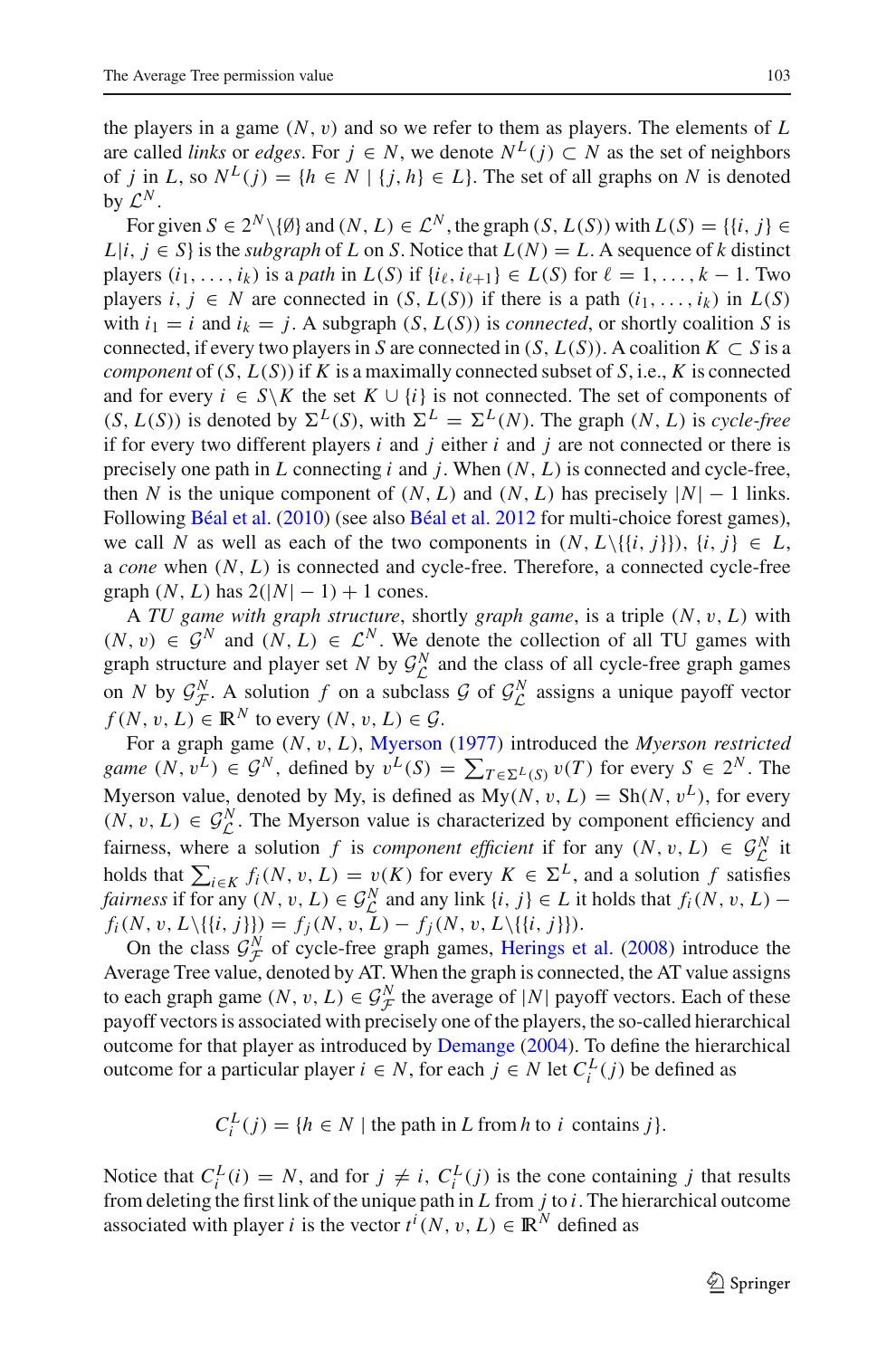$$
t_j^i(N, v, L) = v\left(C_i^L(j)\right) - \sum_{h \in C_i^L(j) \cap N^L(j)} v\left(C_i^L(h)\right), \quad j \in N. \tag{2.1}
$$

The payoff to player *j* in this vector is equal to the worth of the cone  $C_i^L(j)$  minus the worths of the cones  $C_i^L(h)$  for the neighbors *h* of *j* in  $C_i^L(j)$ . Since  $t_i^i(N, v, L) =$  $v(N) - \sum_{h \in N} v(C_i^L(h))$ , the hierarchical outcome  $t^i(N, v, L)$  is efficient.

On the class of connected cycle-free graph games, the AT value is then defined as

AT(N, v, L) = 
$$
\frac{1}{|N|} \sum_{i \in N} t^{i}(N, v, L).
$$

If  $(N, L)$  is connected, the AT value depends only on the worths of the  $2(|N|-1)+1$ cones. When  $(N, L)$  is not connected, the AT value is applied to each of the components in  $\Sigma^L$ , i.e., on each component *K* the AT value is the average of |*K*| hierarchical outcomes of length *K* associated with each of the players in *K*. This construction defines the AT value on the class of cycle-free graph games  $G^N_{\mathcal{F}}$ .

On the class  $\mathcal{G}_{\mathcal{F}}^N$ , the AT value is characterized by component efficiency and component fairness. For  $(N, v, L) \in \mathcal{G}_{\mathcal{F}}^N$ , take  $K \in \Sigma^L$  and link  $\{i, j\} \in L(K)$ . Then K consists of two components in the graph  $(N, L \setminus \{\{i, j\}\})$ , obtained from  $(N, L)$  by deleting the link  $\{i, j\}$ . Let  $K_h^{ij}$ ,  $h = i, j$ , denote the component of K that contains player *h* after deleting the link  $\{i, j\}$ .<sup>[3](#page-5-0)</sup> Component fairness requires that, when deleting link  $\{i, j\}$  in  $L(K)$ , the resulting average change in payoff to the players in  $K_i^{ij}$  is equal to the average change in payoff to the players in  $K_j^{ij}$ .

## <span id="page-5-1"></span>**Axiom 2.1** (*Component Fairness*)

A solution *f* on the class  $G^N_{\mathcal{F}}$  of cycle-free graph games satisfies *component fairness* if, for every  $(N, v, L) \in \mathcal{G}_{\mathcal{F}}^N$  and for any link  $\{i, j\} \in L$ , it holds that

$$
\frac{\sum_{h \in K_i^{ij}} [f_h(N, v, L) - f_h(N, v, L \setminus \{ \{ i, j \} \})]}{|K_i^{ij}|}
$$
\n
$$
= \frac{\sum_{h \in K_j^{ij}} [f_h(N, v, L) - f_h(N, v, L \setminus \{ \{ i, j \} \})]}{|K_j^{ij}|}.
$$

## **Theorem 2.2** [\(Herings et al. 2008](#page-23-5))

*On the class*  $\mathcal{G}^N_{\mathcal{F}}$  of cycle-free graph games, the AT value is the unique solution that *satisfies component efficiency and component fairness.*

Both the Myerson value and the AT value satisfy efficiency on the class of connected cycle-free graph games.

<span id="page-5-0"></span><sup>&</sup>lt;sup>3</sup> When  $(N, L)$  is connected, then  $K_h^{ij}$ ,  $h = i, j$ , are the two cones in *L* that result from deleting  $\{i, j\}$ .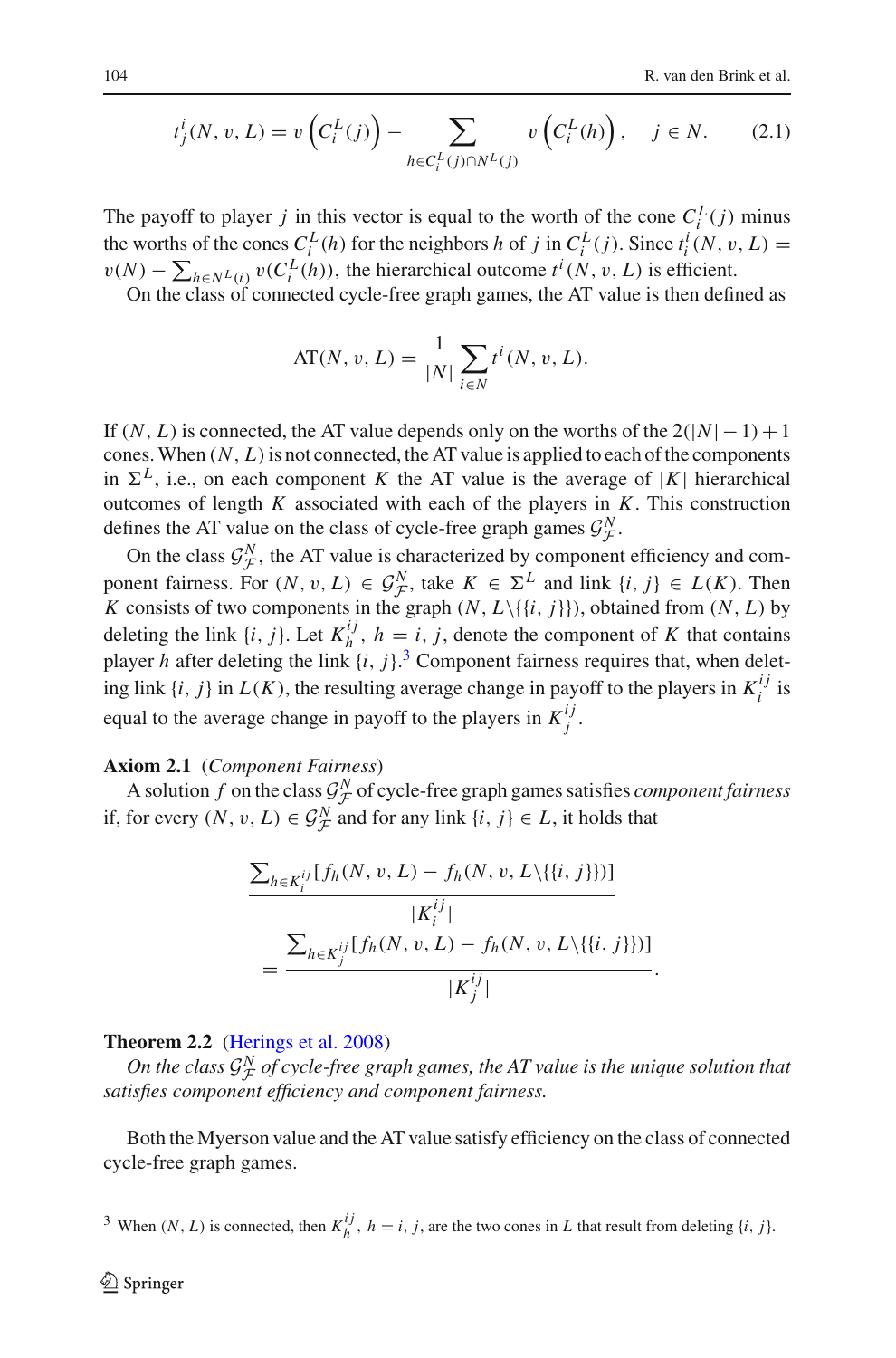#### <span id="page-6-0"></span>2.3 TU games with permission structure

A *permission structure* on the set of players of a TU game describes a situation where some players need permission from other players to cooperate within a coalition. A permission structure is assumed to be described by a directed graph, shortly digraph, (*N*, *D*) with the finite set of players of the game *N* as the set of nodes and with set of arcs *D* ⊂ {(*i*, *j*) ∈ *N* × *N*|*i*  $\neq$  *j*} a collection of ordered pairs of players in *N*. For a digraph  $(N, D)$ , the undirected graph  $(N, L_D)$  on  $N$  associated with  $D$  is defined by  $L_D = \{ \{i, j\} | (i, j) \in D \}$ . The digraph  $(N, D)$  is *connected* if  $(N, L_D)$  is connected, and a coalition  $K \in 2^N \setminus \{0\}$  is a component of  $(N, D)$  if it is a component of  $(N, L_D)$ .

For a given digraph (*N*, *D*), node *i* is a *predecessor* of *j* and *j* is a *successor* of *i* if (*i*, *j*) ∈ *D*. A *directed path* in (*N*, *D*) from *i* to *j* is a sequence of distinct nodes  $(i_1, \ldots, i_m)$  such that  $i_1 = i$ ,  $i_m = j$ , and  $(i_k, i_{k+1}) \in D$  for  $k = 1, \ldots, m-1$ . If there is a directed path in (*N*, *D*) from node *i* to a different node *j*, then *i* is a *superior* of *j* and *j* is a *subordinate* of *i*. A directed path from *i* to *j* is a *cycle* in (*N*, *D*) if  $(i, i) \in D$ . The digraph  $(N, D)$  is *acyclic* if it does not contain cycles. An acyclic digraph on a finite set has at least one *top node*, being a node that has no predecessors. A digraph (*N*, *D*) is an *oriented tree* if it has only one top node and from the top node to any other node there is precisely one directed path in the digraph. The collection of all oriented trees on *N* is denoted by  $\mathcal{D}_T^N$ . The associated undirected graph  $(N, L_D)$ of an oriented tree  $(N, D) \in \mathcal{D}_T^N$  is both connected and cycle-free.

For an oriented tree  $(N, D) \in \mathcal{D}_X^N$  every node  $j \in N$ , except the top node, has a unique predecessor, denoted by  $p_D(i)$ . For  $i \in N$ ,  $S_D(i) = \{j \in N \mid (i, j) \in D\}$ denotes the set of successors,  $S_D(i)$  denotes the set of subordinates, and  $P_D(i)$  denotes the set of superiors of node *i*. Notice that in an oriented tree, the top node is a superior of any other node and that any other node is a subordinate of the top node. Finally, for *T* ∈  $2^N$ , we denote  $\widehat{S}_D(T) = \bigcup_{i \in T} \widehat{S}_D(i)$  and  $\widehat{P}_D(T) = \bigcup_{i \in T} \widehat{P}_D(i)$ .

A *TU game with permission structure* is a triple (*N*, v, *D*) with player set *N*, TU game  $(N, v) \in \mathcal{G}^N$ , and digraph  $(N, D)$  on the set of players. A solution f on a class of games with permission structure assigns a unique payoff vector  $f(N, v, D) \in \mathbb{R}^N$ to every  $(N, v, D)$  in the class. In a game with permission structure, it is assumed that players need permission of their predecessors to cooperate with other players. In the *co[njunctive](#page-24-6) [approach](#page-24-6)* as introduced in [Gilles et al.](#page-23-10) [\(1992](#page-23-10)) and van den Brink and Gilles [\(1996](#page-24-6)), it is assumed that a player needs permission from all its predecessors, while in [the](#page-24-7) [disjunctive](#page-24-7) [approach](#page-24-7) [as](#page-24-7) [considered](#page-24-7) [in](#page-24-7) [Gilles and Owen](#page-23-11) [\(1994](#page-23-11)) and van der Brink [\(1997\)](#page-24-7), it is assumed that a player needs permission of at least one of its predecessors if it has any.

In this paper, we consider the class of games with permission tree structure, shortly *permission tree games* and denote this collection of games by  $\mathcal{G}_T^N$ . Let  $(N, v, D) \in \mathcal{G}_T^N$ <br>cand let in her that the node of  $(N, D)$ . Since over relevant no normission tree has at more and let  $i_0$  be the top node of  $(N, D)$ . Since every player in a permission tree has at most one predecessor, on the class of permission tree games the conjunctive and disjunctive approaches coincide and a coalition  $S \in 2^N$  is feasible if for every player  $j \in S \setminus \{i_0\}$ , its predecessor is a member of *S*. It follows that all its superiors, including the top node player *i*0, are members of *S*. The smallest feasible coalition containing *S* is equal to  $F_D(S) = S \cup \widetilde{P}_D(S)$ . The set of feasible coalitions is given by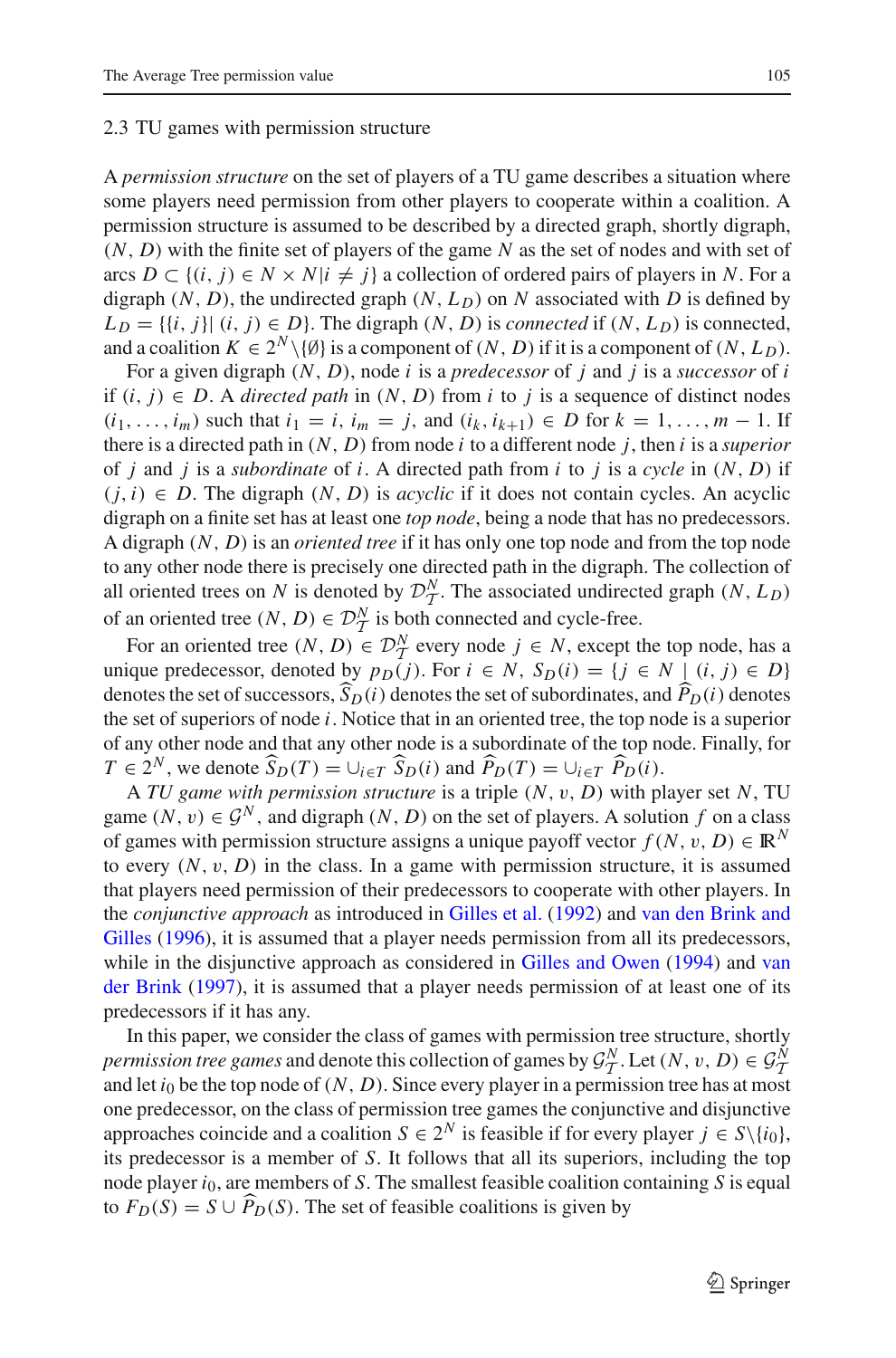$$
\Omega_D = \left\{ S \in 2^N \mid \forall i \in S \setminus \{i_0\}, \ p_D(i) \in S \right\} = \left\{ S \in 2^N \mid F_D(S) = S \right\}.
$$

As shown by [Algaba et al.](#page-23-8) [\(2004\)](#page-23-8), the collection  $\Omega_D$  is an antimatroid and is therefore union closed,<sup>4</sup> i.e., for every two sets *S*,  $T \in \Omega_D$  it holds that  $S \cup T \in \Omega_D$ . Therefore, for any  $S \in 2^N$ , the largest feasible subset of *S* is uniquely defined and is equal to  $\sigma_D(S) = \bigcup_{\{T \in \Omega_D | T \subset S\}} T$ . The induced *permission restricted game* of a permission tree game  $(N, v, D) \in \mathcal{G}_T^N$  is the game  $(N, v_D) \in \mathcal{G}^N$  given by

$$
v_D(S) = v(\sigma_D(S)), \quad S \in 2^N,
$$
\n<sup>(2.2)</sup>

i.e., the permission restricted game assigns to each coalition  $S \in 2^N$  the worth of the largest feasible subset of *S* in the game  $(N, v)$ . Note that  $(u^T)_D = u^{T \cup P_D(T)}$  for all  $T \in 2^N \setminus \{\emptyset\}$  and  $D \in \mathcal{D}_{\mathcal{T}}^N$ . The *conjunctive permission value*  $\varphi$  is the solution that assigns to every game  $(N, v, D) \in \mathcal{G}_T^N$  the Shapley value of the permission restricted game,  $\varphi(N, v, D) = \text{Sh}(N, v_D)$ .

Since the conjunctive and disjunctive permission values coincide for permission tree games, we refer to this solution simply as the *permission value*.

## <span id="page-7-0"></span>**3 The Average Tree permission value**

In this section, we introduce a new value on the class of permission tree games and characterize it by a set of six independent axioms. This new solution for permission tree games has similarities with the idea behind the AT value as defined for graph games. For permission tree game  $(N, v, D)$  we first take the permission restricted game  $(N, v_D)$  and then apply the Average Tree value to this game with  $(N, L_D)$  as the underlying graph. The solution we obtain in this way is called the AT permission value. Thus, the AT permission value is obtained as the average of  $|N|$  marginal vectors of  $v_D$ .

**Definition 3.1** (*AT permission value*) On the class  $G_N^N$  of permission tree games, the *Average Tree (AT) permission value* is the function  $\psi$  given by

$$
\psi(N, v, D) = AT(N, v_D, L_D), \quad (N, v, D) \in \mathcal{G}_T^N.
$$

We remark that in the definition instead of the permission restricted game  $v_D$  we could also take the Myerson restriction of  $v_D$  on graph  $L_D$  or the permission restricted game of the Myerson restriction  $v^{L_D}$  on  $L_D$ , since all these games are the same as the next proposition shows.

<span id="page-7-2"></span>**Proposition 3.2** *For every*  $(N, v, D) \in \mathcal{G}_T^N$  *it holds that*  $(v_D)^{L_D} = (v^{L_D})_D = v_D$ .

<span id="page-7-1"></span><sup>&</sup>lt;sup>4</sup> A collection of feasible coalitions  $A \subset 2^N$  is an antimatroid if, besides being union closed, it contains the empty set and it satisfies *accessibility* meaning that  $S \in \mathcal{A}$  implies that there is a player  $i \in S$  such that  $S\{i\} \in A$ , see [Dilworth](#page-23-25) [\(1940\)](#page-23-25) and [Edelman and Jamison](#page-23-26) [\(1985](#page-23-26)).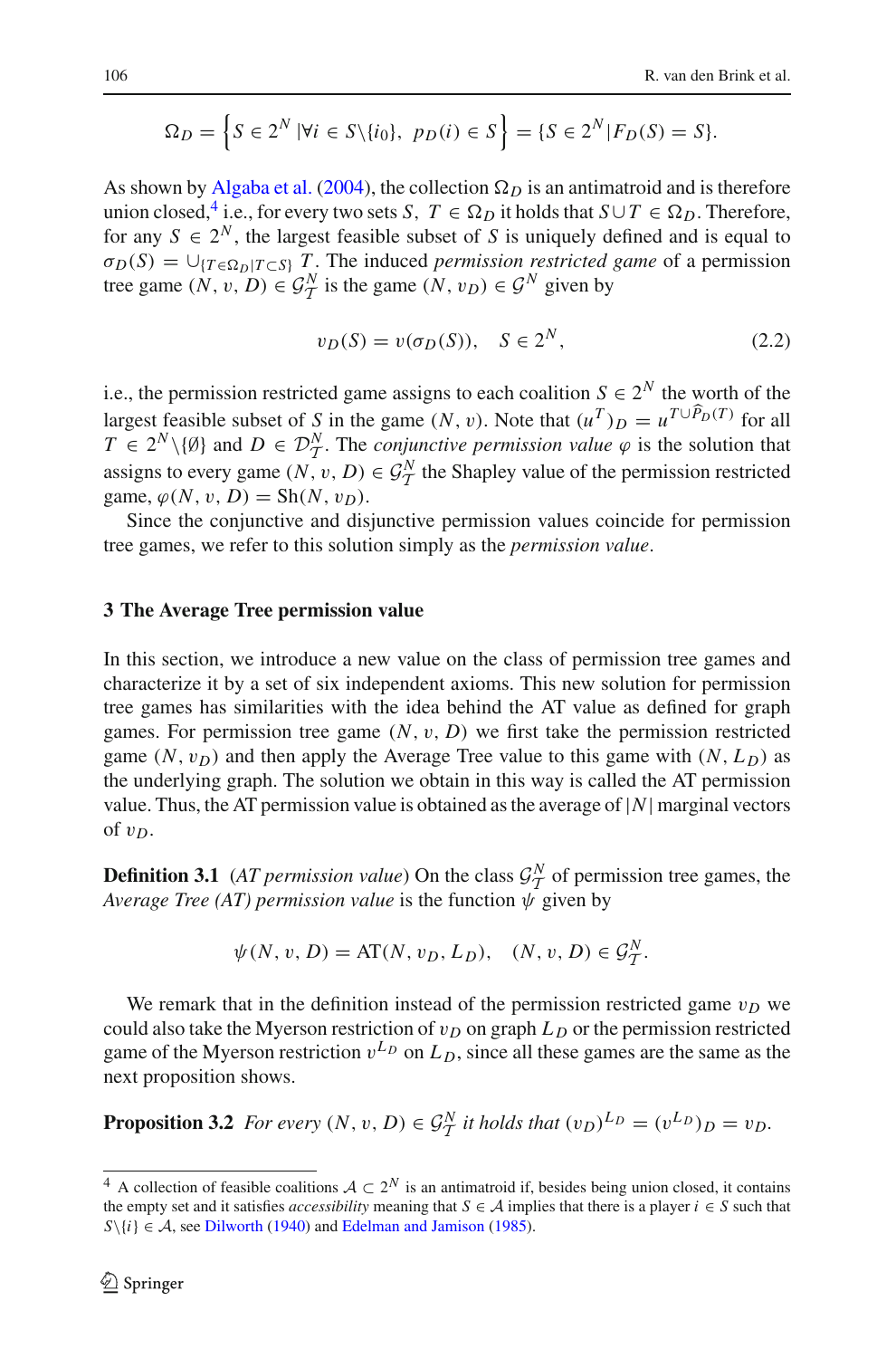*Proof* Take any *S* ⊂ *N*. Then  $(v_D)^{L_D}(S) = \sum_{T \in \Sigma^L_D(S)} v_D(T) = v(\sigma_D(S))$ , where the last equality follows since (i)  $\sigma_D(T) = \emptyset$  if  $i_0 \notin T$ , (ii) there can be at most one  $T \in \Sigma^{L_D}(S)$  with  $i_0 \in T$ , and (iii)  $\sigma_D(S) = T$  if  $i_0 \in T$  and  $T \in \Sigma^{L_D}(S)$ . On the other hand,  $(v^{L_D})_D(S) = v^{L_D}(\sigma_D(S)) = \sum_{T \in \Sigma^L_D(\sigma_D(S))} v(T) = v(\sigma_D(S))$ , where the last equality follows since  $\sigma_D(S)$  is connected in  $L_D$  and thus  $\Sigma^{L_D}(\sigma_D(S)) = {\sigma_D(S)}$ .  $\Box$ 

Note that Proposition [3.2](#page-7-2) also implies that  $My(N, v_D, L_D) = Sh(N, (v_D)^{L_D}) =$  $Sh(N, v_D) = \varphi(N, v, D)$ . Another consequence of Proposition [3.2](#page-7-2) is that the AT permission value is core stable with respect to the permission restricted game. It always assigns a payoff vector in core $(N, v_D) = \{x \in \mathbb{R}^N \mid \sum_{i \in N} x_i =$  $v_D(N)$  and  $\sum_{i \in S} x_i \ge v_D(S)$  for all  $S \subset N$ } if the game  $(N, v)$  is monotone,<sup>5</sup> as shown in the next proposition.

**Proposition 3.3** *For every*  $(N, v, D) \in \mathcal{G}_T^N$  *with* v *monotone, it holds that*  $\psi(N, v, D) \in \text{core}(N, v_D)$ .

*Proof* All hierarchical outcomes of a superadditive<sup>6</sup> game with cycle-free graph structure belong to the core of its Myerson restricted game, see [Demange](#page-23-6) [\(2004\)](#page-23-6). Since the core is convex, in case of a superadditive game also the AT value assigns a payoff vector in this core, see [Herings et al.](#page-23-5) [\(2008\)](#page-23-5). By Theorem 4.6.(iv) of [Gilles et al.](#page-23-10) [\(1992\)](#page-23-10), it follows that for permission tree games  $(N, v, D)$  with v a monotone game, the permission restricted game  $v_D$  is superadditive. Hence,  $AT(N, v_D, L_D)$  belongs to core $(N, v_D)$  if v is monotone.  $\Box$ 

The permission value, being the Shapley value of  $v_D$ , need not be core stable, even when the underlying game is superadditive. For example, for  $N =$  $\{1, 2, 3\}, v = u^{\{1,2\}} + u^{\{1,3\}} - u^{\{1,2,3\}}$  and  $D = \{(1, 2), (1, 3)\},$  we have  $\psi(N, v, D) =$  $(1, 0, 0), \varphi(N, v, D) = (\frac{2}{3}, \frac{1}{6}, \frac{1}{6}), \text{ and } \text{core}(N, v_D) = {(1, 0, 0)}$ .

Next, we give a first characterization of the AT permission value by means of six independent axioms, some axioms being similar to axioms characterizing the conjunctive permission value, and some axioms taken from the literature on the AT value for games [with](#page-24-6) [a](#page-24-6) [graph](#page-24-6) [structure.](#page-24-6) [The](#page-24-6) [first](#page-24-6) [three](#page-24-6) [axioms](#page-24-6) [are](#page-24-6) [also](#page-24-6) [used](#page-24-6) [in](#page-24-6) van den Brink and Gilles [\(1996\)](#page-24-6) to characterize the conjunctive permission value. Efficiency states that the total sum of payoffs equals the worth of the grand coalition.

<span id="page-8-3"></span>**Axiom 3.4** (*Efficiency*) For every  $(N, v, D) \in \mathcal{G}_T^N$  it holds that  $\sum_{i \in N} f_i(N, v, D) =$  $v(N)$ .

Linearity is a straightforward generalization of the linearity axiom for TU games.

**Axiom 3.5** (*Linearity*) For every pair  $(N, v, D)$ ,  $(N, w, D) \in \mathcal{G}_T^N$  and real numbers  $\mathcal{F}$  and  $\mathcal{F}$  is balde that  $f(N, w, D)$ ,  $g(f(N, w, D)) + g(f(N, w, D))$  $\alpha$  and  $\beta$  it holds that  $f(N, \alpha v + \beta w, D) = \alpha f(N, v, D) + \beta f(\overline{N}, w, D)$ .

<sup>&</sup>lt;sup>5</sup> A TU game  $(N, v)$  is monotone if  $v(S) \le v(T)$  whenever  $S \subset T$ .

<span id="page-8-0"></span><sup>6</sup> A game  $(N, v)$  is superadditive if  $v(S) + v(T) \le v(S \cup T)$  for all  $S, T \subset N$  with  $S \cap T = \emptyset$ .

<span id="page-8-2"></span><span id="page-8-1"></span><sup>&</sup>lt;sup>7</sup> Notice that also the Myerson value, being the Shapley value of the Myerson restricted game  $v<sup>L</sup>$ , need not to be in the core of  $v^L$ , even when v is superadditive and  $(N, L)$  is cycle-free.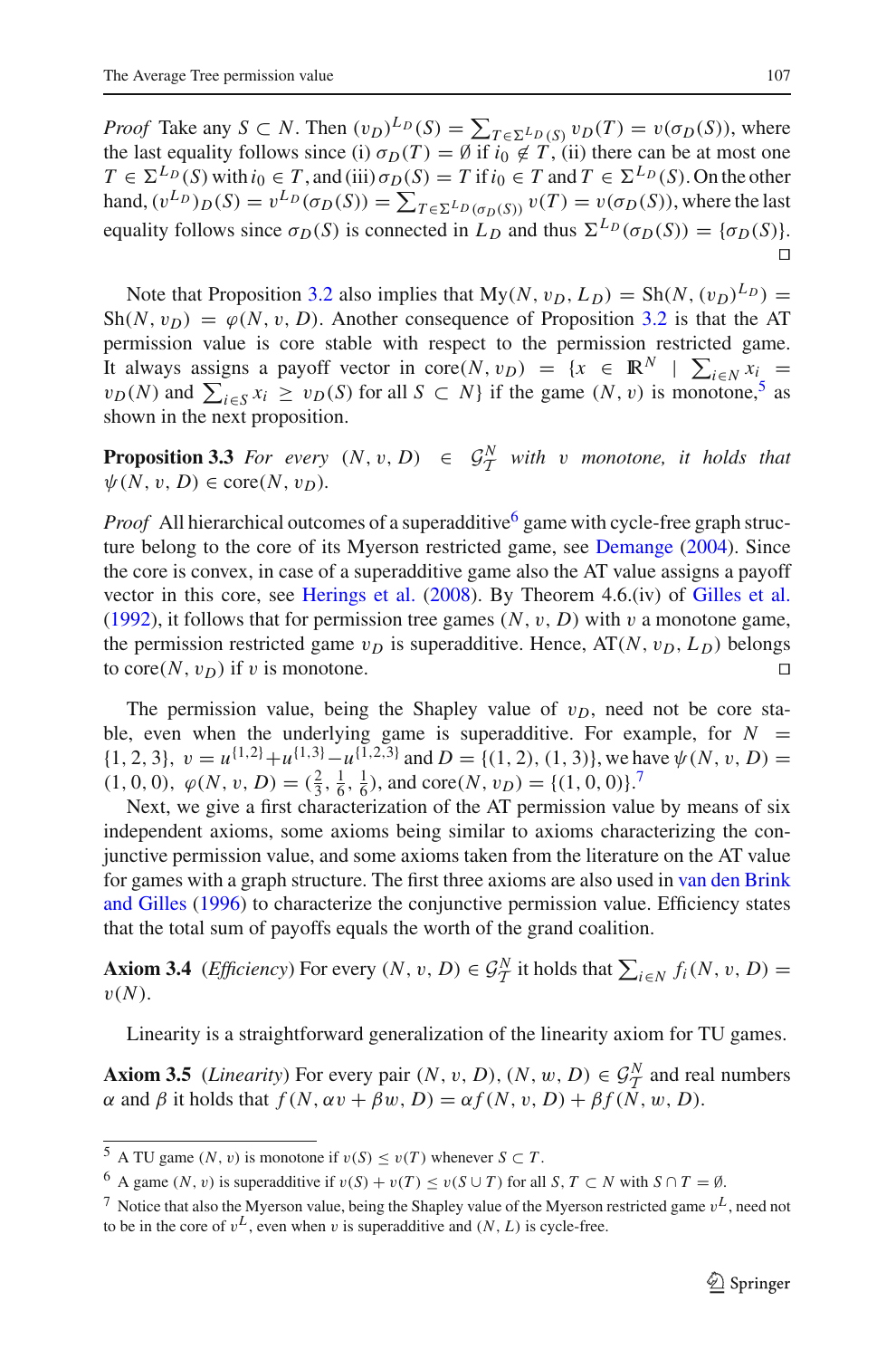Player  $i \in N$  is a *null player* in  $(N, v) \in \mathcal{G}^N$  if for all  $T \subset N\setminus\{i\}$  it holds that  $v(T \cup \{i\}) - v(T) = 0$ . Player  $i \in N$  is an *inessential player* in the permission tree game  $(N, v, D) \in \mathcal{G}_T^N$  if both *i* and all its subordinates in  $(N, D)$  are null players in  $(N, v)$ . The inessential player property states that inessential players earn zero payoff.<sup>8</sup>

**Axiom 3.6** (*Inessential player property*) For every  $(N, v, D) \in G_1^N$  it holds that if player  $i \in N$  is an inessential player in  $(N, v, D)$  than  $f(N, v, D) = 0$ player  $i \in N$  is an inessential player in  $(N, v, D)$ , then  $f_i(N, v, D) = 0$ .

Player  $i \in N$  is a *necessary player* in game  $(N, v)$  if  $v(S) = 0$  for all  $S \subset N \setminus \{i\}$ .<sup>[9](#page-9-1)</sup> Necessary players whose neighbors in  $L^D$  also are all necessary can be considered equally important in the permission tree game  $(N, v, D)$  since, although they are needed to generate any nonzero contribution, they need all their neighbors to be able to generate this contribution. Therefore, we require equal payoffs for necessary players whose neighbors are all necessary in the game. We denote the set of all necessary players in v by Nec(N, v) = { $i \in N \mid v(S) = 0$  for all  $S \subset N \setminus \{i\}$ .

**Axiom 3.7** (*Interior necessary player symmetry*) For every  $(N, v, D) \in \mathcal{G}_T^N$  and necessary players *i*, *j* ∈ Nec(*N*, *v*) satisfying  $N^{L_D}(i) \subset$  Nec(*N*, *v*) and  $N^{L_D}(j) \subset$ Nec(N, v) it holds that  $f_i(N, v, D) = f_i(N, v, D)$ .

The next axiom reflects domination of predecessors and states that the payoff distribution does not change if a predecessor *i* becomes necessary for its successor *j* in the sense that the marginal contribution of player *j* to every coalition that does not contain player *i* becomes zero. For game  $(N, v)$  and players  $i, j \in N$  we define the game  $(N, v_j^i)$  by  $v_j^i(S) = v(S \setminus \{j\})$  for all  $S \subset N \setminus \{i\}$ , and  $v_j^i(S) = v(S)$  otherwise.

**Axiom 3.8** (*Predecessor necessity*) For every  $(N, v, D) \in \mathcal{G}_T^N$  and  $i, j \in N$  such that  $(i, j) ∈ D$ , it holds that  $f(N, v, D) = f(N, v_j^i, D)$ .

Interior necessary player symmetry and predecessor necessity are also satisfied by the permission value. The next axiom is not satisfied by the permission value. For TU games, [Haller](#page-23-12) [\(1994\)](#page-23-12) considers collusion neutrality properties, one of them stating that when two players act together in the sense that either both players are together in a coalition or both stay out of a coalition, then the sum of the payoffs of the two players does not change. For a similar collusion neutrality property [introduced by [Malawaski](#page-24-10) [\(2002](#page-24-10)[\),](#page-24-8) [but](#page-24-8) [equivalent](#page-24-8) [to](#page-24-8) [those](#page-24-8) [of](#page-24-8) [Haller](#page-23-12) [\(1994\)](#page-23-12) as shown by [Casajus](#page-23-27) [\(2013](#page-23-27))], van den Brink [\(2012a\)](#page-24-8) shows that there is no solution for TU games that satisfies efficiency, collusion neutrality, and the null player property, while on the class of communication graph games, all hierarchical outcomes and their convex combinations, and thus also the AT value, do satisfy these three properties when only collusion is allowed among neighbors. Here we restrict the axiom to any two players that are neighbors in the permission structure. For a game  $(N, v) \in \mathcal{G}^N$  and two players  $i, j \in N$ , the game in which players *i* and *j* act together is defined as the game  $(N, v^{ij}) \in \mathcal{G}^N$  given by  $v^{ij}(T) = v(T \setminus \{i, j\})$  if  $\{i, j\} \not\subset T$ , and  $v^{ij}(T) = v(T)$  otherwise.

<span id="page-9-2"></span><sup>8</sup> It weakens the null player property, which states that a null player earns zero payoff.

<span id="page-9-1"></span><span id="page-9-0"></span><sup>9</sup> In voting games necessary players are usually called veto players.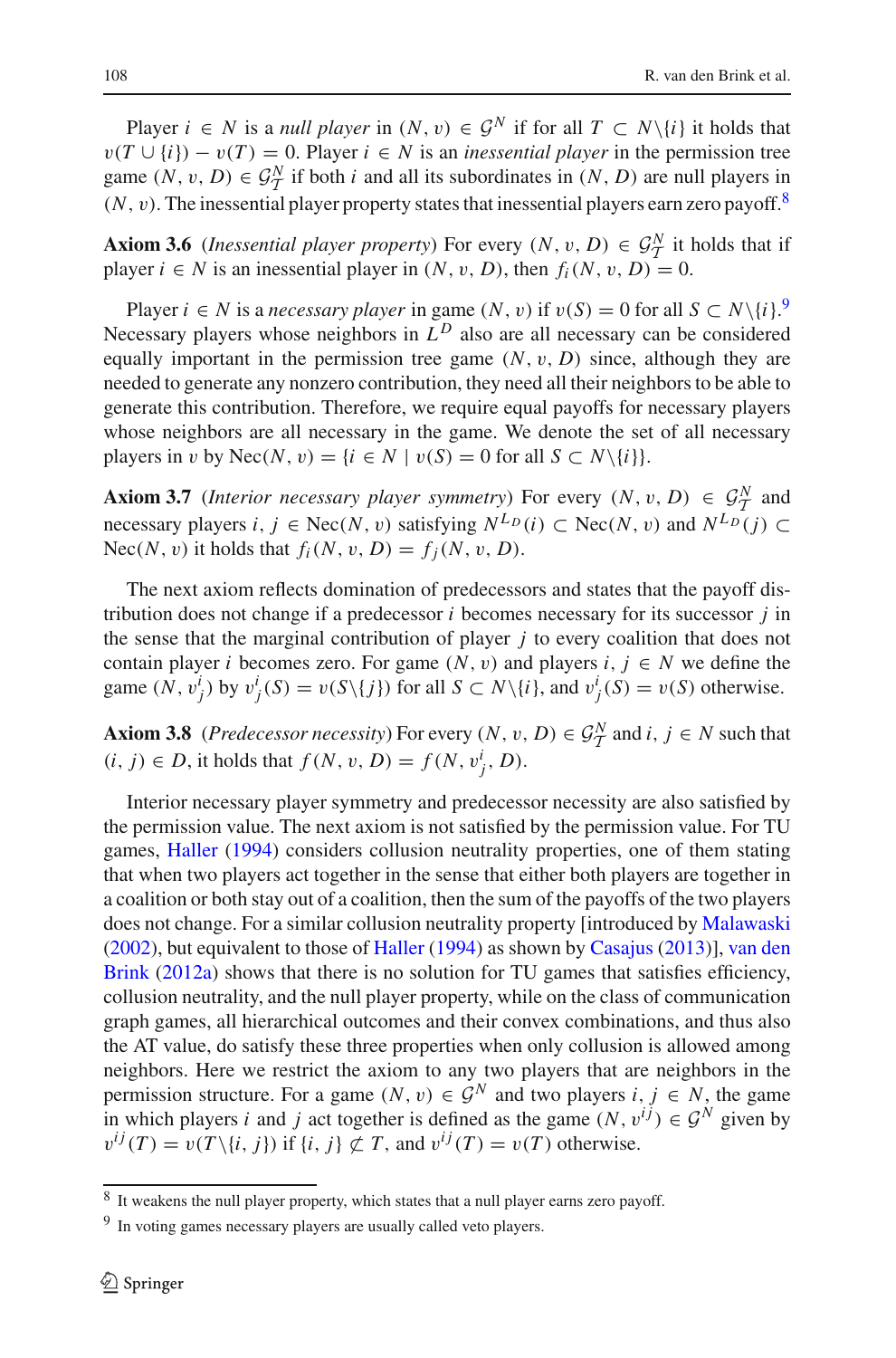**Axiom 3.9** (*Collusion neutrality*) For every  $(N, v, D) \in \mathcal{G}_T^N$  and  $i, j \in N$  with  $i \in N^{L_D}(i)$  it holds that  $f_i(N, v^{ij}, D) + f_i(N, v^{ij}, D) = f_i(N, v, D) + f_j(N, v, D)$ .

The AT permission value is characterized by Axioms [3.4](#page-8-3)[–3.9.](#page-9-2)

<span id="page-10-0"></span>**Theorem 3.10** *On the class*  $\mathcal{G}_T^N$  *of permission tree games, the AT permission value is*<br>the unique solution that eatiefies efficiency, linearity, the inespectial player property *the unique solution that satisfies efficiency, linearity, the inessential player property, interior necessary player symmetry, predecessor necessity, and collusion neutrality.*

*Proof* For notational convenience, in the proof we denote the cone  $C_i^{L_D}(j)$  of player *j* in the associated undirected graph  $(N, L_D)$  of  $(N, D)$  with respect to *i* by  $C_i^D(j)$ and the set of neighbors  $N^{L_D}(i)$  of player *j* by  $N^D(i)$ .

We first verify that the AT permission value satisfies all six axioms. Take any  $(N, v, D) \in \mathcal{G}_T^N$ .

- 1. Since  $(N, D) \in \mathcal{D}_T^N$ , the associated undirected graph  $(N, L_D)$  is connected and so every vector  $t^i(N, v_D, L_D)$ ,  $i \in N$ , is efficient with respect to  $v_D$ , thus  $\sum_{k \in N} t_k^i(N, v_D, L_D) = v_D(N)$ . Also, since  $(N, D) \in \mathcal{D}_{\mathcal{T}}^N$ , it holds that  $N \in \Omega_D$ , and thus  $v_D(N) = v(N)$ . It follows that  $\psi(N, v, D)$  is efficient.
- 2. Consider  $(N, v)$  and  $(N, w)$  in  $\mathcal{G}^N$ , real numbers  $\alpha, \beta$ , and define  $z = \alpha v + \beta w$ . Since  $z_D(S) = z(\sigma_D(S)) = \alpha v(\sigma_D(S)) + \beta w(\sigma_D(S)) = \alpha v_D(S) + \beta w_D(S)$ for every  $S \in 2^N$ , and, for every  $i \in N$ ,  $t^i$  is linear in its second argument, it follows that  $t^i(N, z_D, L_D) = t^i(N, \alpha v_D + \beta w_D, L_D) = \alpha t^i(N, v_D, L_D) +$  $\beta t^i(N, w_D, L_D)$ . Since the AT permission value is the average over all vectors  $t^i$ ,  $i \in N$ , it follows that  $\psi$  is linear.
- 3. Let *j* be an inessential player in (*N*, v, *D*). We distinguish two cases.

Case 1. When  $j$  is the unique top node in  $D$ , then all players are null players and  $v(T) = 0$  for all  $T \in 2^N$ . It follows that  $v_D(T) = 0$  for every  $T \in 2^N$ and thus  $t_j^i(N, v_D, L_D) = 0$  for all  $i \in N$ . Taking the average over all  $i \in N$ yields  $\psi_i(N, v, D) = 0$ .

Case 2. Next we consider the case that *j* is not the top node of (*N*, *D*). Take an arbitrary player  $i \in N$  and consider the vector  $t^i(N, v_D, L_D)$ . We show that  $t_j^i(N, v_D, L_D) = 0.$ 

First, when *i* is a subordinate of *j*, then  $C_i^D(j) \cap N^D(j)$  contains the unique predecessor of *j*, say *h*, while all other players in this set are successors of *j*. So,

$$
t_j^i(N, v_D, L_D) = v_D\left(C_i^D(j)\right) - v_D\left(C_i^D(h)\right) - \sum_{k \in C_i^D(j) \cap S_D(j)} v_D\left(C_i^D(k)\right).
$$

For every  $k \in C_i^D(j) \cap S_D(j)$ , the set  $C_i^D(k)$  is a set of subordinates of *j* and so  $\sigma_D(C_i^D(k)) = \emptyset$ . Further, since *D* is an oriented tree, both  $C_i^D(j)$  and  $C_i^D(h)$  are feasible in (*N*, v, *D*). Hence,

$$
t_j^i(N, v_D, L_D) = v\left(C_i^D(j)\right) - v\left(C_i^D(h)\right).
$$

 $\mathcal{D}$  Springer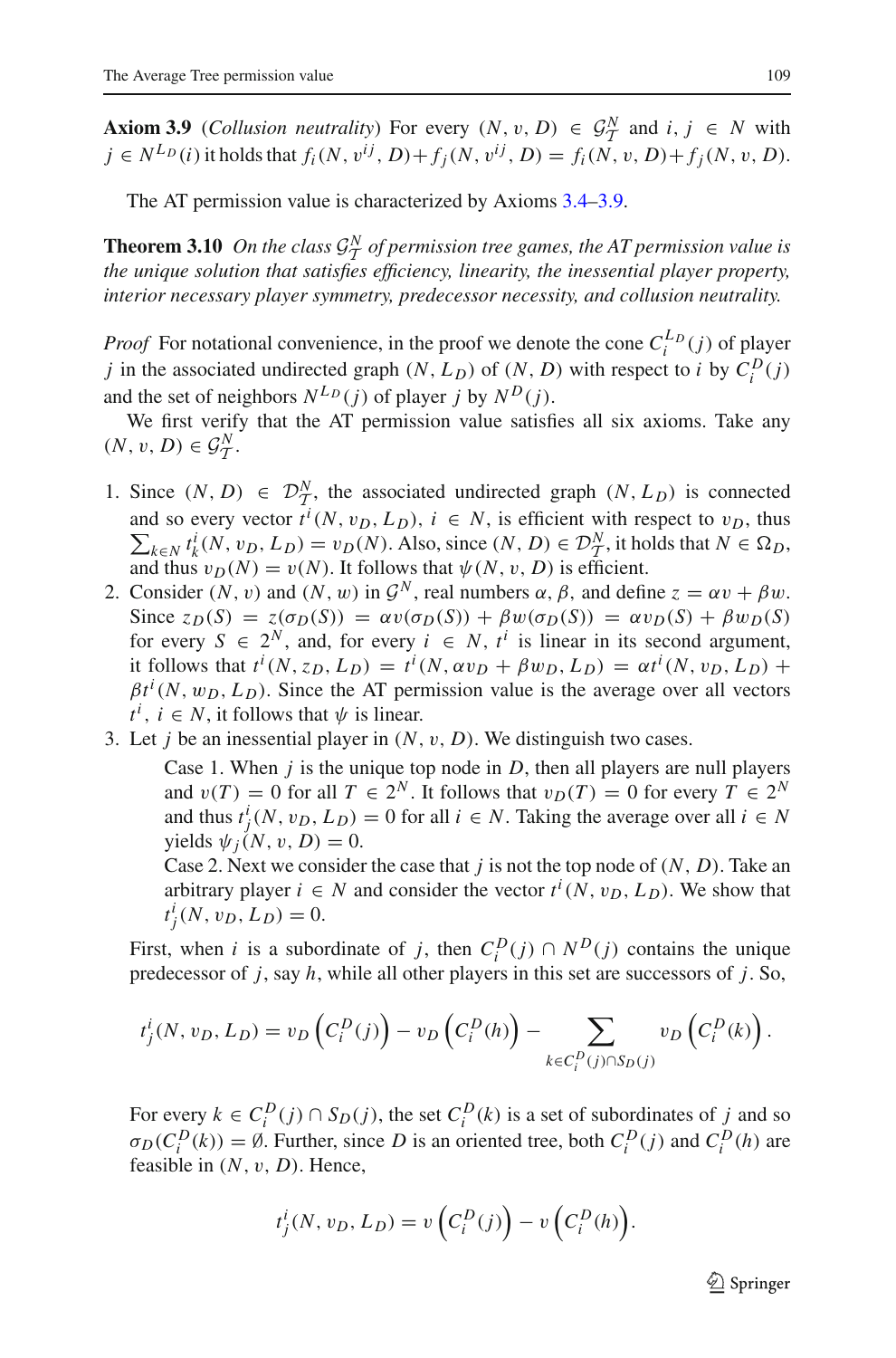Since  $C_i^D(h) \subset C_i^D(j)$ ,  $C_i^D(j) \setminus C_i^D(h) \subset \widehat{S}_D(j) \cup \{j\}$  and j is inessential, it follows that  $v(C_i^D(j)) = v(C_i^D(h))$ , and thus  $t_j^i(N, v_D, L_D) = 0$ .

Second, when *i* is not a subordinate of *j* and  $i \neq j$ , then  $C_i^D(j) = \widehat{S}_D(j) \cup \{j\}$  and the mainly second is not properly  $S \subseteq \widehat{C}_D^D(j) \cap \widehat{S}_D^D(j)$ . the neighbors of *j* within this set are his successors. So  $C_i^D(j) \cap N_i^D(j) = S_D(j)$ , and thus

$$
t_j^i(N, v_D, L_D) = v_D\left(C_i^D(j)\right) - \sum_{h \in S_D(j)} v_D\left(C_i^D(h)\right) = 0,
$$

where the last equality follows from the fact that  $j$  is not the top node in  $(N, D)$ , and therefore  $\sigma_D(C_i^D(k)) = \emptyset$  for every  $k \in S_D(j) \cup \{j\}$ .<sup>[10](#page-11-0)</sup>

Third, we consider  $i = j$ . Since *j* is not the top node in *D*, *j* has precisely one predecessor, say player *k*. From  $C_j^D(k) = N \setminus (\widehat{S}_D(j) \cup \{j\})$  it follows that

$$
t_j^j(N, v_D, L_D) = v_D(N) - v_D(N \setminus (\widehat{S}_D(j) \cup \{j\})) - \sum_{h \in S_D(j)} v_D(C_j^D(h))
$$
  
=  $v(N) - v(N \setminus (\widehat{S}_D(j) \cup \{j\})) - \sum_{h \in S_D(j)} v(\emptyset)$   
= 0,

where the last equality follows from the fact that *j* is inessential, so  $v(N\setminus\{S_D(i)\cup\{S_D(i)\}\cup\{S_D(i)\cup\{S_D(i)\}\})$  ${j}) = v(N)$ . So,  $\psi$  satisfies the inessential player property.

4. Suppose that player  $j \in \text{Nec}(N, v)$  is a necessary player in  $(N, v)$  whose neighbors in *L<sub>D</sub>* are all necessary players, i.e.  $N^D(j)$  ⊂ Nec(*N*, *v*). Take an arbitrary player  $i \neq j$ . Then

$$
t_j^i(N, v_D, L_D) = v_D(C_i^D(j)) - \sum_{h \in C_i^D(j) \cap N^D(j)} v_D\left(C_i^D(h)\right).
$$

Since  $j \notin C_i^D(h)$  for all  $h \in C_i^D(j) \cap N^D(j)$  and the neighbor of *j* on the path from *j* to *i* is not in  $C_i^D(j)$ , whereas *j* and all its neighbors are necessary, the worth of all these coalitions is equal to zero. Hence  $t_j^i(N, v_D, L_D) = 0$  for all  $i \neq j$ . Taking *j* itself as root of the tree, we obtain

$$
t_j^j(N, v_D, L_D) = v_D(N) - v_D(N \setminus (\widehat{S}_D(j) \cup \{j\})) - \sum_{h \in S_D(j)} v_D\left(C_j^D(h)\right),
$$

where  $v_D(N \setminus (\widehat{S}_D(j) \cup \{j\})) = 0$  and also  $v_D(C_j^D(h)) = 0$  for all  $h \in S_D(j)$ , since *j* itself is a necessary player who neither belongs to  $N\backslash (\widehat{S}_D(j) \cup \{j\})$  nor to any of the sets  $C_j^D(h)$ ,  $h \in S_D(j)$ . So,  $t_j^j(N, v_D, L_D) = v_D(N) = v(N)$ . Taking the average over all  $i \in N$ , it follows that  $\psi_j(N, v, D) = \frac{v(N)}{|N|}$ . Since this holds

<span id="page-11-0"></span><sup>&</sup>lt;sup>10</sup> Note that the last equality also follows because all players in  $\widehat{S}_D(j) \cup \{j\}$  are null players in  $(N, v_D)$ .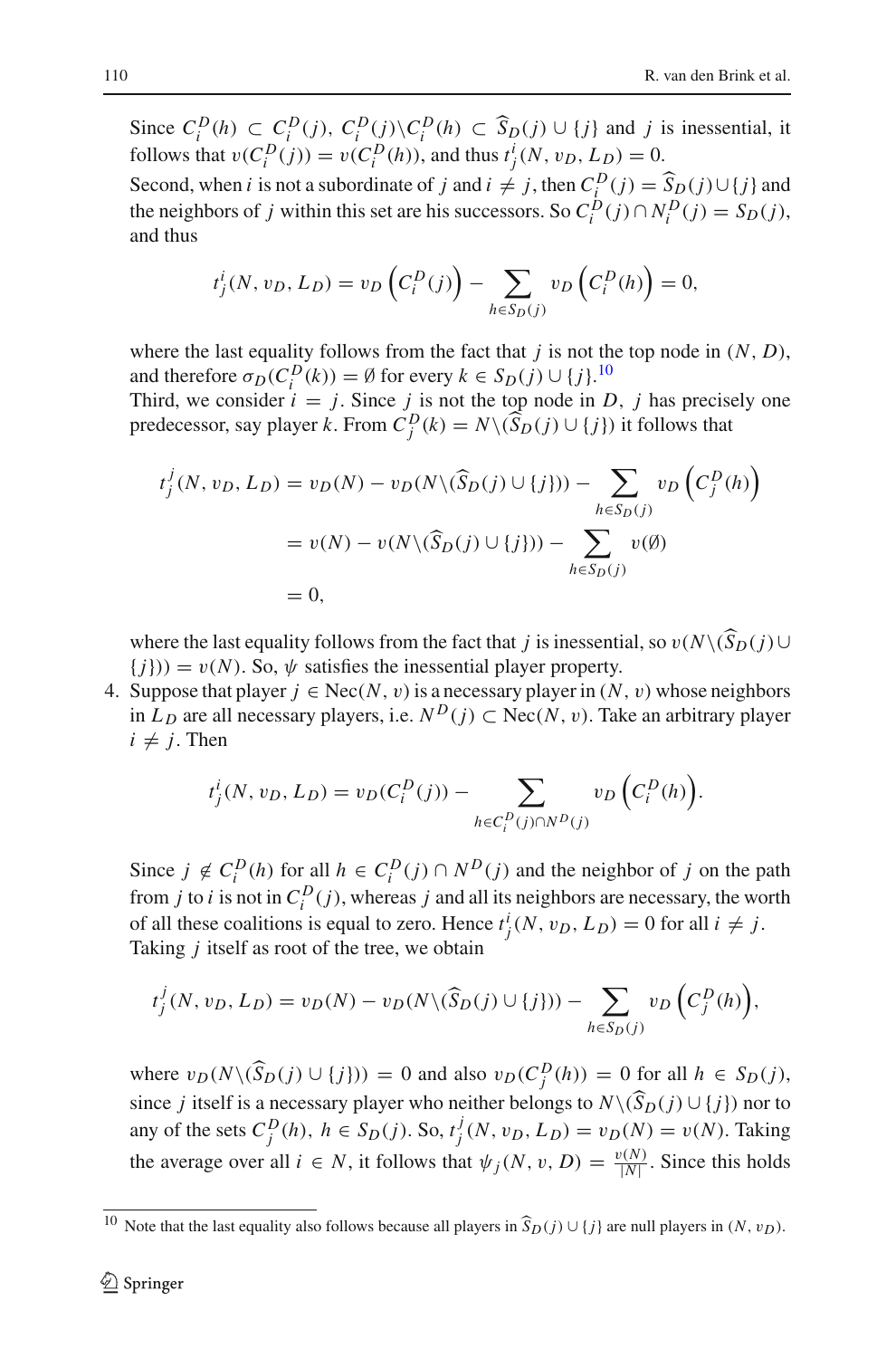for every  $j \in \text{Nec}(N, v)$  such that  $N^D(j) \subset \text{Nec}(N, v)$ , it follows that  $\psi$  satisfies interior necessary player symmetry.

- 5. Consider  $T \subset N$  and  $i, j \in N$  with  $(i, j) \in D$ . Then
	- (i)  $(u^T)^i_j = u^{T \cup \{i\}}$  if  $j \in T$ ,
	- (ii)  $(u^T)^i_j = u^{T \cup \{i\}} = u^T$  if  $j \notin T$  and  $i \in T$ , and
	- (iii)  $(u^T)^i_j = u^T$  if  $\{i, j\} \cap T = \emptyset$ .

In all cases  $((u^T)^i)_D = (u^T)^i_D = u^{T \cup P_D(T)}$ , and thus  $\psi(N, u^T, D) =$  $AT(N, (u^T)_D, L_D) = AT(N, ((u^T)^i_j)_D, L_D) = \psi(N, (u^T)^i_j, D)$ . By linearity of  $\psi$ , it follows that this holds for any permission tree game, and thus,  $\psi$  satisfies predecessor necessity.

6. Let *j* ∈ *N*<sup>*D*</sup>(*i*) and without loss of generality assume that *i* = *p*<sub>*D*</sub>(*j*). Let *S* ∈ 2<sup>*N*</sup> be a set that contains both *i* and *j*. It holds that  $j \in \sigma_D(S)$  if and only if  $i \in \sigma_D(S)$ . Now, for some  $k \in N$ , consider  $t^k(N, v_D, L_D)$ .

Suppose that  $j \in C_k^D(i)$ . We define  $O_i = (C_k^D(i) \cap N^D(i)) \setminus \{j\}$  and  $O_j = C_k^D(j) \cap N^D(i)$ *N*<sup>D</sup>(*j*). Notice that *i* ∉ *O<sub>j</sub>* because *j* ∈  $C_k^D(i)$ . It holds that

$$
t_i^k(N, v_D, L_D) = v_D\left(C_k^D(i)\right) - v_D\left(C_k^D(j)\right) - \sum_{h \in O_i} v_D\left(C_k^D(h)\right),
$$
  

$$
t_j^k(N, v_D, L_D) = v_D\left(C_k^D(j)\right) - \sum_{h \in O_j} v_D\left(C_k^D(h)\right).
$$

We obtain that

$$
t_i^k(N, v_D, L_D) + t_j^k(N, v_D, L_D) = v_D\left(C_k^D(i)\right) - \sum_{h \in O_i \cup O_j} v_D\left(C_k^D(h)\right)
$$
  

$$
= v(\sigma_D\left(C_k^D(i)\right)) - \sum_{h \in O_i \cup O_j} v\left(\sigma_D\left(C_k^D(h)\right)\right)
$$
  

$$
= v^{ij}\left(\sigma_D\left(C_k^D(i)\right)\right) - \sum_{h \in O_i \cup O_j} v^{ij}\left(\sigma_D\left(C_k^D(h)\right)\right)
$$
  

$$
= t_i^k\left(N, (v^{ij})_D, L_D\right) + t_j^k\left(N, (v^{ij})_D, L_D\right),
$$

where the third equality follows because both *i* and *j* are in  $C_k^D(i)$  and thus either both are in  $\sigma_D(C_k^D(i))$  or both are not, and *i* and *j* are both not in  $C_k^D(h)$  for every  $h \in O_i \cup O_j$  and so also not in  $\sigma_D(C_k^D(h))$ . Similarly, the same equality holds when  $i \in C_k^D(j)$ . By taking the average over all  $k \in N$ , it follows that  $\psi$  satisfies collusion neutrality.

Next we prove that the six axioms determine a unique solution *f* . First, for the unanimity game  $(N, u^N, D)$  it holds by efficiency and interior necessary player symmetry that  $f_i(N, u^N, D) = 1/|N|, i \in N$ . Next we determine by induction the payoffs of the unanimity games of all feasible sets.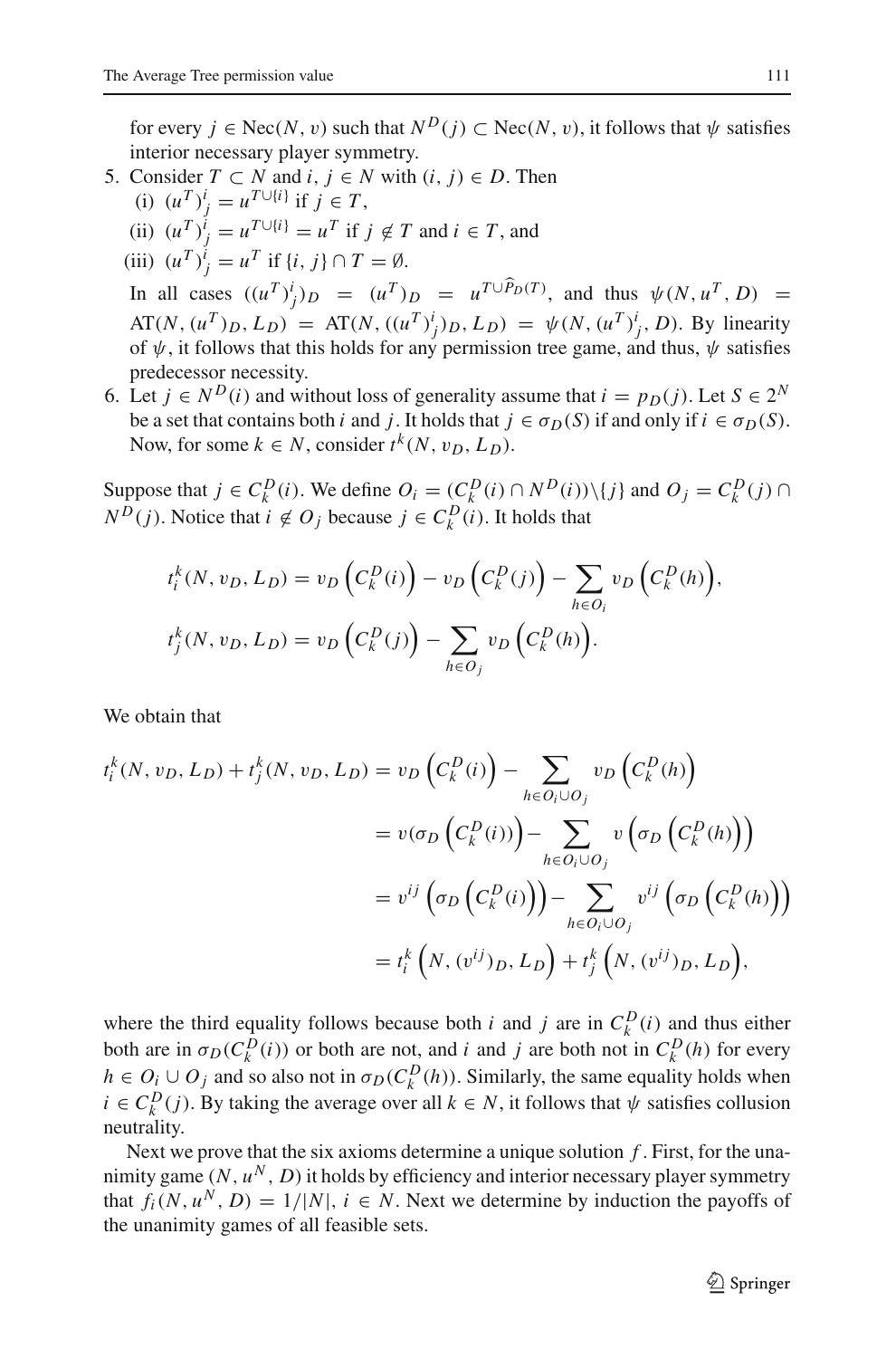Take any *t*,  $1 \le t \le |N|$ , and assume that  $f(N, u^T, D)$  is uniquely determined for all  $T \in \Omega_D$  with  $|T| > t$ . Take any  $T \in \Omega_D$  with  $|T| = t$ . Since *T* is feasible, for every  $i \notin T$  it holds that all subordinates of  $i$  are not in  $T$  and so  $i$  is inessential in  $(N, u^T, D)$ . Thus, for any  $i \notin T$ ,  $f_i(N, u^T, D) = 0$  by the inessential player property. To determine the payoffs of the players in *T*, for a player  $i \in T$  such that  $S_D(i) \setminus T \neq \emptyset$ , take a player  $j \in S_D(i) \setminus T$ . Since *T* is feasible, also  $T' = T \cup \{j\}$ is feasible and  $|T'| = t + 1$ . Since  $j \notin T$ ,  $f_j(N, u^T, D) = 0$ . Applying collusion neutrality to  $v = u^T$  and observing that  $(u^T)^{ij} = u^T'$  it follows that

$$
f_i(N, u^T, D) = f_i(N, u^T, D) + f_j(N, u^T, D)
$$
  
=  $f_i(N, (u^T)^{ij}, D) + f_j(N, (u^T)^{ij}, D)$   
=  $f_i(N, u^{T'}, D) + f_j(N, u^{T'}, D)$ .

By the induction hypothesis,  $f_i(N, u^T, D)$  and  $f_j(N, u^T, D)$  are uniquely determined, and therefore  $f_i(N, u^T, D)$  is uniquely determined. So, we are left to determine the payoffs of the players in the set  $T = \{h \in T | S_D(h) \mid T = \emptyset\}$ . For every *i* ∈  $\hat{T}$  it holds that  $N^D(i) \subset T$ , because *T* is feasible and  $S_D(i) \setminus T = \emptyset$ . From interior necessary player symmetry, it follows that all players in *T* have equal payoff. These payoffs then follow from efficiency. By induction, it is shown that  $f(N, u^T, D)$  is uniquely determined for every feasible  $T \in \Omega_D$ .

Take any  $T \notin \Omega_D$ . Predecessor necessity implies  $f(N, u^T, D) = f(N, u^{T \cup \{p_D(j)\}},$ *D*) for every *j* ∈ *T*. Adding subsequently all players in  $P_D(T)\setminus T$ , we obtain that  $f(N, n, T, D) = f(N, n, F_D(T), D)$  and so the pounts for every unonimity came are  $f(N, u^T, D) = f(N, u^{F_D(T)}, D)$  and so the payoffs for every unanimity game are uniquely determined.

Finally, for any  $(N, v, D) \in \mathcal{G}_T^N$ , it holds that  $f(N, v, D)$  is uniquely determined by linearity.  $\Box$  $\Box$ 

Note that collusion between two neighbors in the permission restricted game is not the same as taking the restricted game after two neighbors colluded.<sup>[11](#page-13-0)</sup> Consider for example the game with permission structure  $(N, v, D) \in \mathcal{G}_T^N$  with  $N =$  $\{1, 2, 3, 4\}, v = u^{\{1,3\}}, \text{ and } D = \{(1, 2), (2, 3), (2, 4)\}.$  Taking  $S = \{1, 2, 3\}, w$ see that  $(v_D)^{24}(S) = v_D({1, 3}) = v({1}) = 0$ , while  $(v^{24})_D(S) = v^{24}({1, 2, 3}) =$  $v({1, 3}) = 1.$ 

Next, we show the logical independence of the six axioms of Theorem [3.10.](#page-10-0)

- 1. The permission value satisfies efficiency, linearity, the inessential player property, interior necessary player symmetry, and predecessor necessity. It does not satisfy collusion neutrality.
- 2. The solution  $f(N, v, D) = AT(N, v, L_D)$  that applies the Average Tree value to the original game  $v$  on the associated undirected graph  $L<sub>D</sub>$  satisfies efficiency, linearity, the inessential player property, interior necessary player symmetry, and collusion neutrality. It does not satisfy predecessor necessity.

<span id="page-13-0"></span><sup>&</sup>lt;sup>11</sup> Otherwise, collusion neutrality would follow immediately from [van den Brink](#page-24-8) [\(2012a](#page-24-8)).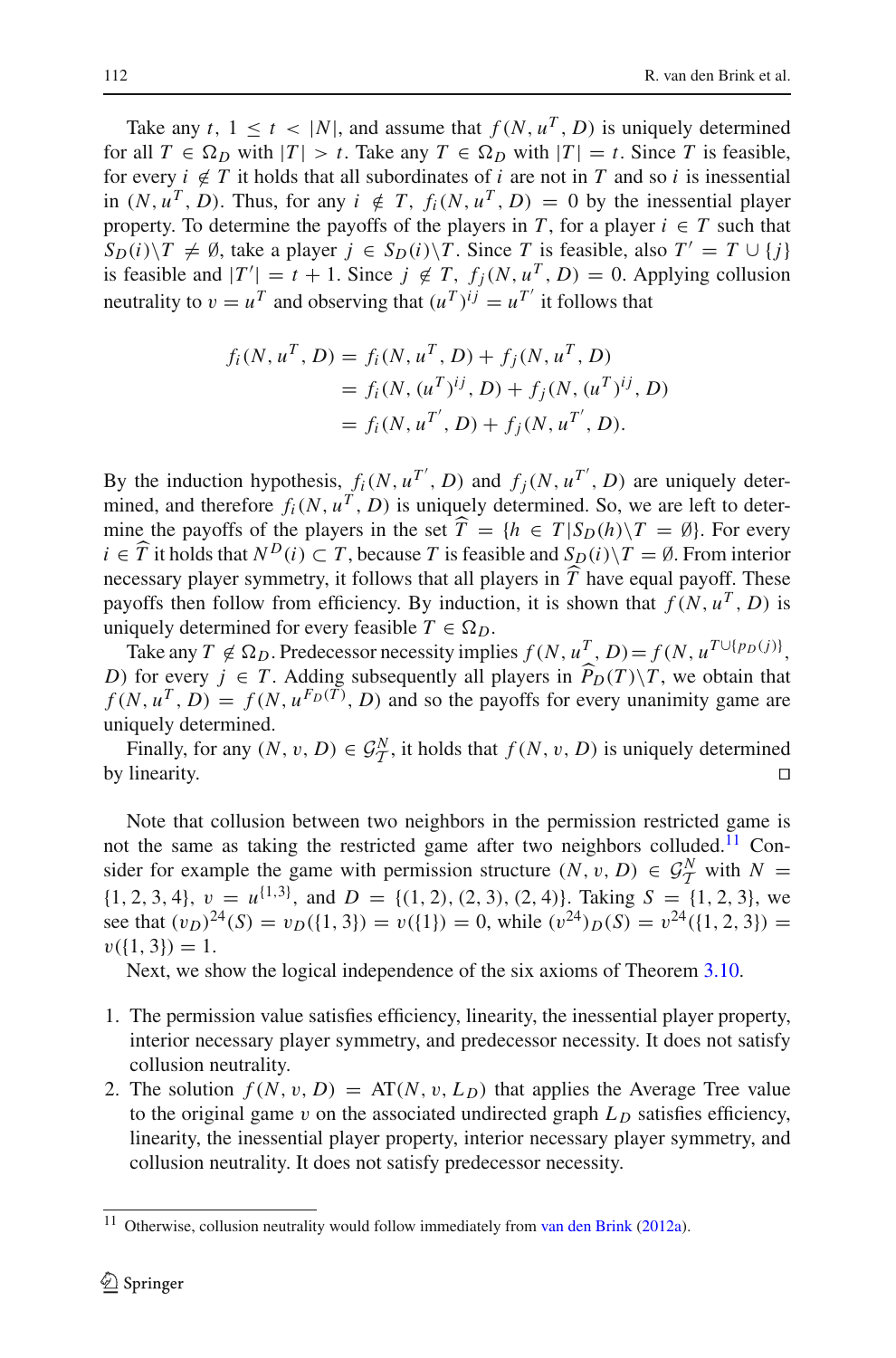- 3. The solution that assigns all worth  $v(N)$  to the top node and zero to all other players satisfies efficiency, linearity, the inessential player property, predecessor necessity, and collusion neutrality. It does not satisfy interior necessary player symmetry.
- 4. The equal division solution given by  $f_i(N, v, D) = v(N)/|N|$  for all  $i \in N$  satisfies efficiency, linearity, interior necessary player symmetry, predecessor necessity, and collusion neutrality. It does not satisfy the inessential player property.
- 5. For  $(N, v, D) \in \mathcal{G}_T^N$ , let  $(N, \overline{v}) \in \mathcal{G}^N$  be given by  $\overline{v} = v(N)u^{N\setminus I(N, v, D)}$ , where  $I(N, v, D)$  is the set of inessential players in  $(N, v, D)$ . The solution  $\overline{f}(N, v, D)$  =  $\psi(N, \overline{v}, D)$  satisfies efficiency, the inessential player property, interior necessary player symmetry, predecessor necessity, and collusion neutrality. It does not satisfy linearity.
- 6. The zero solution given by  $f_i(N, v, D) = 0$  for all  $i \in N$  satisfies linearity, the inessential player property, interior necessary player symmetry, predecessor necessity, and collusion neutrality. It does not satisfy efficiency.

## <span id="page-14-0"></span>**4 An axiomatization using fairness**

In this section, we characterize the AT permission value by modifying the component fairness Axiom [2.1](#page-5-1) to the framework of permission tree games.

We say that in a permission tree game  $(N, v, D) \in \mathcal{G}_T^N$ , some player  $i \in N$  is foreign power over a player  $i \in S_{-}(i)$  when *i* vertee any coolition that contained enforcing power over a player  $j \in S_D(i)$  when *i* vetoes any coalition that contains *j* or any of its subordinates but does not contain player *i*. Since *i* is a predecessor of *j*, and thus is a superior of every player in cone  $K_j^{ij}$ , any  $h \in K_j^{ij}$  has *j* as one of its superiors and thus also needs permission of *i*. So, the players in  $K_j^{ij}$  cannot cooperate without permission of player *i*. It follows that  $\sigma_D(K_j^{ij}) = \emptyset$ , i.e., in the permission structure  $(N, D)$  the players in  $K_j^{ij}$  earn worth zero without permission from player *i*. On the other hand, neither player *i* nor any of the predecessors of player *i* can force the players in  $K_j^{ij}$  to cooperate. The corresponding game in which the players in  $\{j\} \cup \widehat{S}_D(j)$  are not cooperating is the game  $(N, v^{-ij}) \in \mathcal{G}^N$  given by  $v^{-ij}(T) = v(T \setminus (\{j\} \cup \widehat{S}_D(j)))$  for all  $T \in 2^N$ .

Applying a similar idea as component fairness, but now with respect to the enforcement of permission power, we obtain the following axiom.

**Axiom 4.1** (*Permission Component Fairness*) A solution *f* on the class  $\mathcal{G}_T^N$  of permission tree games satisfies *permission component fairness* if, for every  $(N, v, D) \in \mathcal{G}_T^N$ and for any link  $(i, j) \in D$ , it holds that

$$
\frac{\sum_{h\in K_i^{ij}} [f_h(N, v, D) - f_h(N, v^{-ij}, D)]}{|K_i^{ij}|} = \frac{\sum_{h\in K_j^{ij}} [f_h(N, v, D) - f_h(N, v^{-ij}, D)]}{|K_j^{ij}|}.
$$

<span id="page-14-1"></span>The following theorem characterizes the AT permission value by efficiency, the inessential player property, and permission component fairness.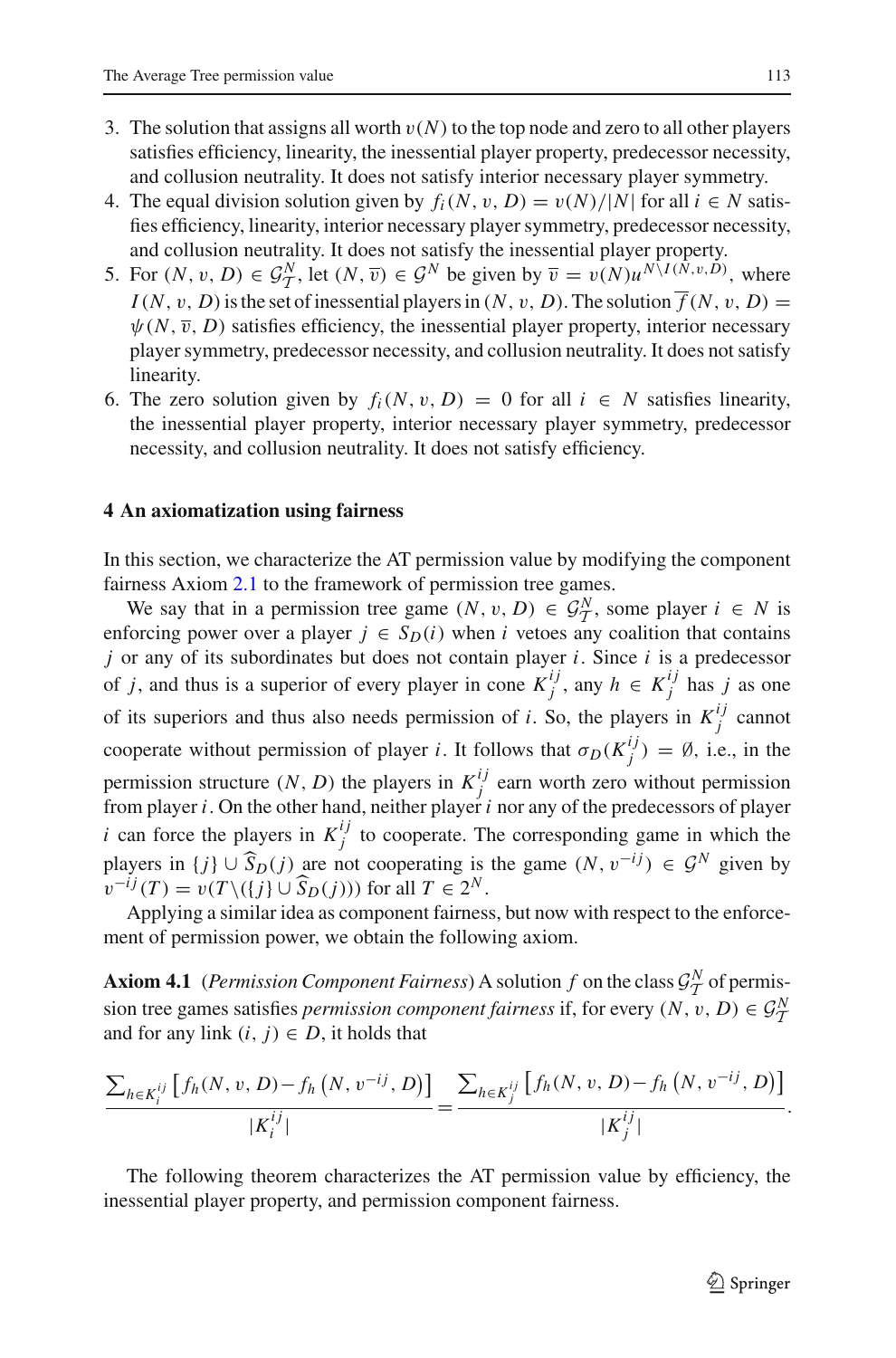**Theorem 4.2** On the class  $G^N$  of permission tree games, the AT permission value<br>is the unique solution that eatisfies efficiency the inespectial player property and *is the unique solution that satisfies efficiency, the inessential player property, and permission component fairness.*

*Proof* It follows from Theorem [3.10](#page-10-0) that the AT permission value satisfies efficiency and the inessential player property. To prove that the AT permission value satisfies permission component fairness, take any arc  $(i, j) \in D$ . Then all players in  $K_j^{ij}$  are inessential in  $(N, v^{-ij}, D)$ , so

$$
\sum_{h \in K_j^{ij}} \psi_h\left(N, v^{-ij}, D\right) = 0.
$$

Since the AT permission value is efficient, we have that

$$
\sum_{h\in K_i^{ij}} \psi_h\left(N, v^{-ij}, D\right) = v^{-ij}(N) - \sum_{h\in K_j^{ij}} \psi_h\left(N, v^{-ij}, D\right) = v\left(K_i^{ij}\right).
$$

For permission component fairness to hold, we therefore have to show that

$$
\frac{\sum_{h \in K_j^{ij}} \psi_h(N, v, D)}{|K_j^{ij}|} = \frac{\sum_{h \in K_i^{ij}} \psi_h(N, v, D) - v\left(K_i^{ij}\right)}{|K_i^{ij}|}.
$$

Recall that the AT permission value  $\psi$  is defined as the AT value applied to the cyclefree graph game  $(N, v_D, L_D)$ , so as the average of the  $|N|$  hierarchical outcomes of the game  $(N, v_D)$  on the graph  $(N, L_D)$ , each one is associated with precisely one of the players. The hierarchical outcome associated with player  $k \in N$  gives to player ∈ *N* payoff

$$
t_{\ell}^{k}(N, v_D, L_D) = v_D\left(C_k^{LD}(\ell)\right) - \sum_{h \in C_k^{LD}(\ell) \cap N^{LD}(\ell)} v_D\left(C_k^{LD}(h)\right), \quad \ell \in N.
$$

Consider any arc  $(i, j) \in D$ . When  $k \in K_i^{ij}$ , then  $C_k^{L_D}(j) = K_j^{ij}$  and so the total payoff at vector  $t^k(N, v_D, L_D)$  to the players in  $K_j^{ij}$  is equal to  $v_D(K_j^{ij})$ . Since  $v_D(K_j^{ij}) = 0$ , it follows that the players in  $K_j^{ij}$  get total payoff equal to zero in  $|K_i^{ij}|$  of the  $|N|$ hierarchical outcomes. When  $k \in K_j^{ij}$ , then  $C_k^{L_D}(i) = K_i^{ij}$  and so the total payoff at vector  $t^k(N, v_D, L_D)$  to the players in  $K_i^{ij}$  is equal to  $v_D(K_i^{ij}) = v(K_i^{ij})$ . From efficiency, it follows that the players in  $K_j^{ij}$  get total payoff equal to  $v(N) - v(K_i^{ij})$ . This occurs in  $|K_j^{ij}|$  of the  $|N|$  hierarchical outcomes. It follows that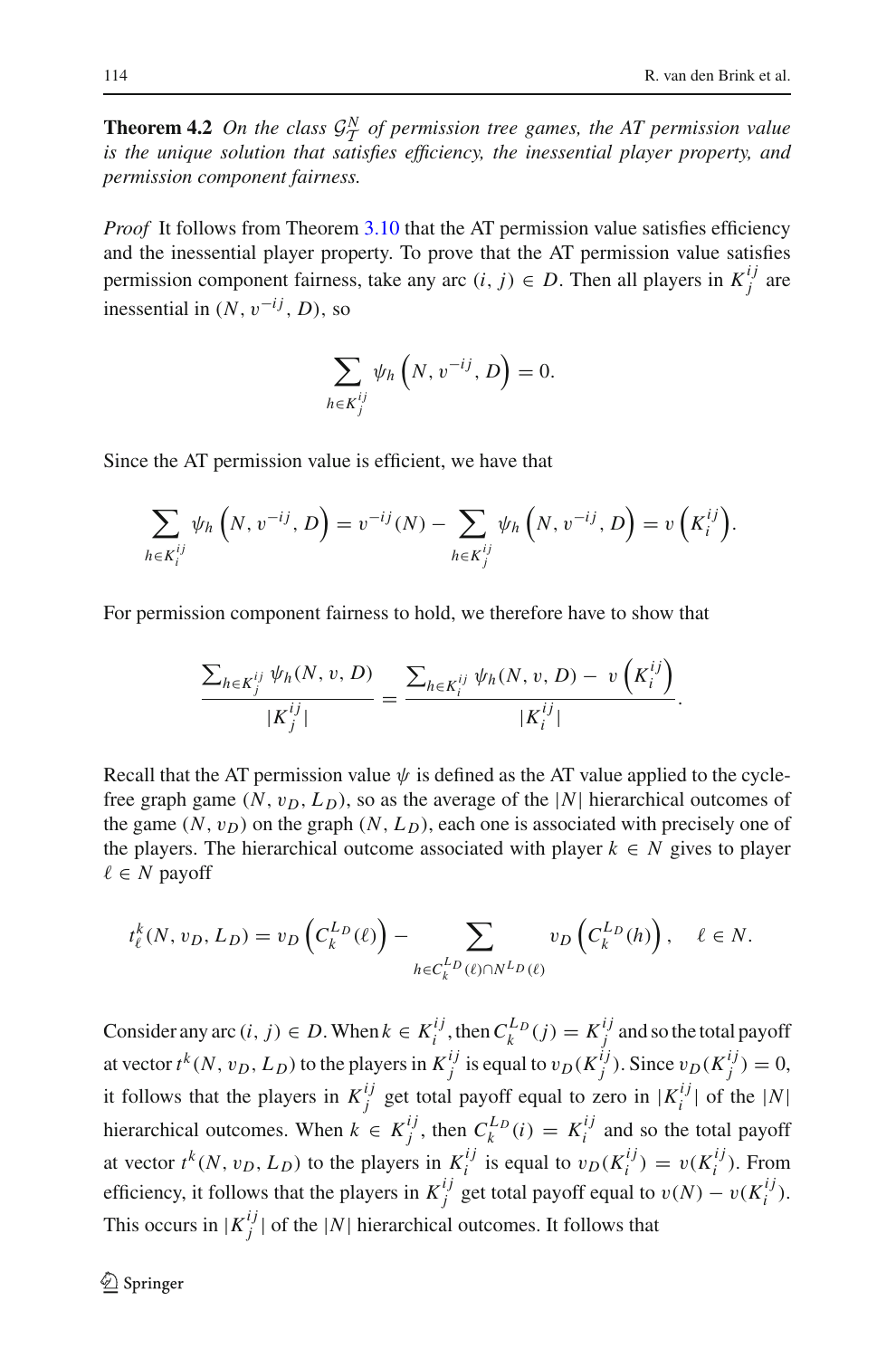$$
\sum_{h \in K_j^{ij}} \psi_h(N, v, D) = \frac{\left| K_j^{ij} \right| \left( v \left( N \right) - v \left( K_i^{ij} \right) \right)}{|N|}.
$$
\n(4.1)

<span id="page-16-0"></span>From the reasoning above, it also follows that the players in  $K_i^{ij}$  get total payoff equal to  $v(K_i^{ij})$  in  $|K_j^{ij}|$  of the  $|N|$  hierarchical outcomes where  $k \in K_j^{ij}$ , and they get total payoff  $v(N)$  in the  $|K_i^{ij}|$  of the  $|N|$  hierarchical outcomes where  $k \in K_i^{ij}$ . So,

$$
\sum_{h \in K_i^{ij}} \psi_h(N, v, D) = \frac{\left| K_j^{ij} \right| v\left( K_i^{ij} \right) + \left| K_i^{ij} \right| v\left( N \right)}{|N|}.
$$

Substituting  $|K_j^{ij}| = |N| - |K_i^{ij}|$  in the latter equation yields

$$
\sum_{h \in K_i^{ij}} \psi_h\left(N, v, D\right) - v\left(K_i^{ij}\right) = \frac{\left|K_i^{ij}\right| \left(v\left(N\right) - v\left(K_i^{ij}\right)\right)}{|N|}.
$$
 (4.2)

<span id="page-16-1"></span>From Eqs. [\(4.1\)](#page-16-0) and [\(4.2\)](#page-16-1), it follows that  $\psi$  satisfies permission component fairness.

It remains to show that the three axioms characterize a unique solution. Let *f* be a solution satisfying the three axioms. Then, efficiency requires that

$$
\sum_{h \in N} f_h(N, v, D) = v(N) \tag{4.3}
$$

<span id="page-16-2"></span>and permission component fairness requires

$$
\frac{\sum_{h \in K_i^{ij}} [f_h(N, v, D) - f_h(N, v^{-ij}, D)]}{|K_i^{ij}|}
$$
\n
$$
= \frac{\sum_{h \in K_j^{ij}} [f_h(N, v, D) - f_h(N, v^{-ij}, D)]}{|K_j^{ij}|}, \quad (i, j) \in D.
$$

All players in  $K_j^{ij}$  are inessential in  $(N, v^{-ij}, D)$ , so by the inessential player property

$$
\sum_{h \in K_j^{ij}} f_h\left(N, v^{-ij}, D\right) = 0, \quad (i, j) \in D.
$$

Since *f* is efficient, we have that

$$
\sum_{h \in K_i^{ij}} f_h\left(N, v^{-ij}, D\right) = v^{-ij}(N) - \sum_{h \in K_j^{ij}} f_h\left(N, v^{-ij}, D\right) = v\left(K_i^{ij}\right), \quad (i, j) \in D.
$$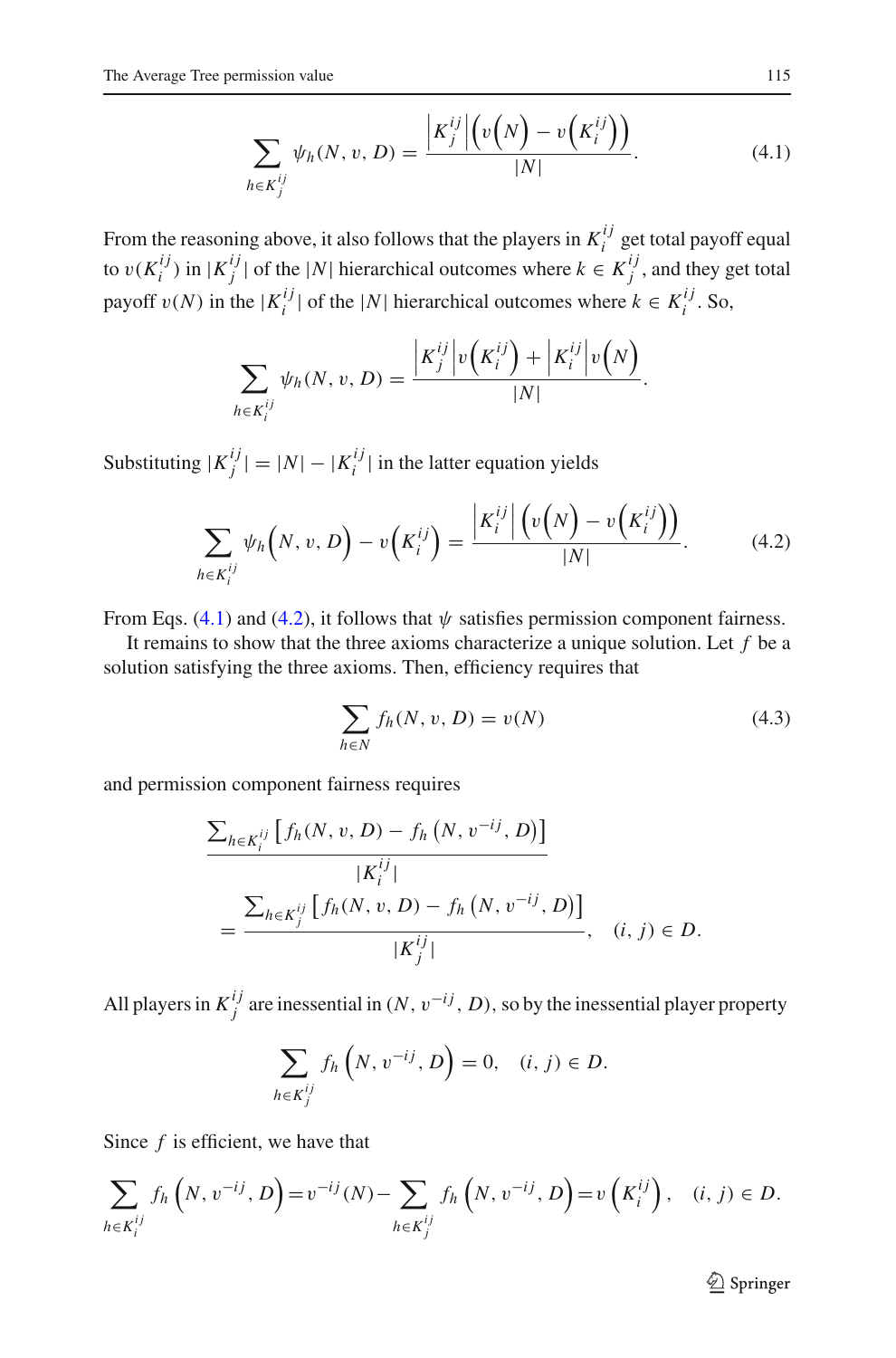<span id="page-17-1"></span>We find that

$$
\frac{\sum_{h \in K_j^{ij}} f_h(N, v, D)}{|K_j^{ij}|} = \frac{\sum_{h \in K_i^{ij}} f_h(N, v, D) - v\left(K_i^{ij}\right)}{|K_i^{ij}|}, \quad (i, j) \in D. \quad (4.4)
$$

Since  $(N, D) \in \mathcal{D}_{\mathcal{I}}^N$ , the number of arcs in *D* is equal to  $|N| - 1$ . So, the total<br>pumber of agustions in (4.3) and (4.4) is  $|N|$ . Since all  $|N|$  agustions are linearly number of equations in [\(4.3\)](#page-16-2) and [\(4.4\)](#page-17-1) is |*N*|. Since all |*N*| equations are linearly independent, the system in [\(4.3\)](#page-16-2) and [\(4.4\)](#page-17-1) has a unique solution in the  $|N|$  variables  $f_h(N, v, D)$ ,  $h \in N$ .  $\Box$ 

The three axioms of Theorem [4.2](#page-14-1) are logically independent. The equal division solution satisfies efficiency and permission component fairness, but not the inessential player property. The permission value satisfies efficiency and the inessential player property, but not permission component fairness. Finally, the zero solution satisfies the inessential player property and permission component fairness, but not efficiency.

#### <span id="page-17-0"></span>**5 Comparison with the permission value**

In this section, we compare the Average Tree permission value with the permission value defined in Sect. [2.3](#page-6-0) As mentioned in the first case under logical independence in Sect. [3,](#page-7-0) the permission value satisfies all axioms of Theorem [3.10](#page-10-0) except collusion neutrality. The permission value satisfies a stronger version of interior necessary player symmetry, namely that all necessary players earn the same payoff.

**Axiom 5.1** (*Necessary player symmetry*) For every  $(N, v, D) \in \mathcal{G}_T^N$  and necessary players  $i, j \in \mathbb{N}$  and  $j$  it holds that  $f(N, v, D) \in \mathcal{G}_T^N$  and necessary players  $i, j \in \text{Nec}(N, v)$ , it holds that  $f_i(N, v, D) = f_i(N, v, D)$ .

<span id="page-17-3"></span>It turns out that strengthening interior necessary player symmetry in this way, we can delete collusion neutrality to obtain an axiomatization of the permission value.

**Theorem 5.2** *On the class*  $G_N^N$  *of permission tree games the permission value is*<br>the unique solution that estistics of given we linearly the increasing player property *the unique solution that satisfies efficiency, linearity, the inessential player property, necessary player symmetry, and predecessor necessity.*

*Proof* It is known from [van den Brink and Gilles](#page-24-6) [\(1996](#page-24-6)) that the permission value satisfies efficiency, linearity, and the inessential player property, while necessary player symmetry follows from linearity and the necessary player property.<sup>12</sup> Predecessor necessity follows similar as in the proof of Theorem [3.10](#page-10-0) since there it is shown that  $((u<sup>T</sup>)<sup>i</sup><sub>j</sub>)<sub>D</sub> = (u<sup>T</sup>)<sub>D</sub>$  for all *T* ⊂ *N* and *i*, *j* ∈ *N* with  $(i, j) \in D$ , and thus by linearity also  $\varphi$  satisfies predecessor necessity.

We are left to show uniqueness. Suppose that *f* satisfies the five axioms and consider the unanimity game  $(N, u^T, D)$ ,  $T \in \Omega_D$ . Similar as in the proof of Theorem

<span id="page-17-2"></span><sup>&</sup>lt;sup>12</sup> The necessary player property states that for monotone games, every necessary player earns at least as much as any other player. This implies equal payoffs for the necessary players in monotone games. Efficiency and the necessary player property imply that all players earn zero in the null game  $v_0$  on *D* (given by  $v_0(S) = 0$  for all  $S \subset N$ ). With linearity it follows that necessary player symmetry is satisfied for all games since  $\varphi(N, u^T, D) + \varphi(N, -u^T, D) = \varphi(N, v_0, D)$  and  $u^T$  is monotone.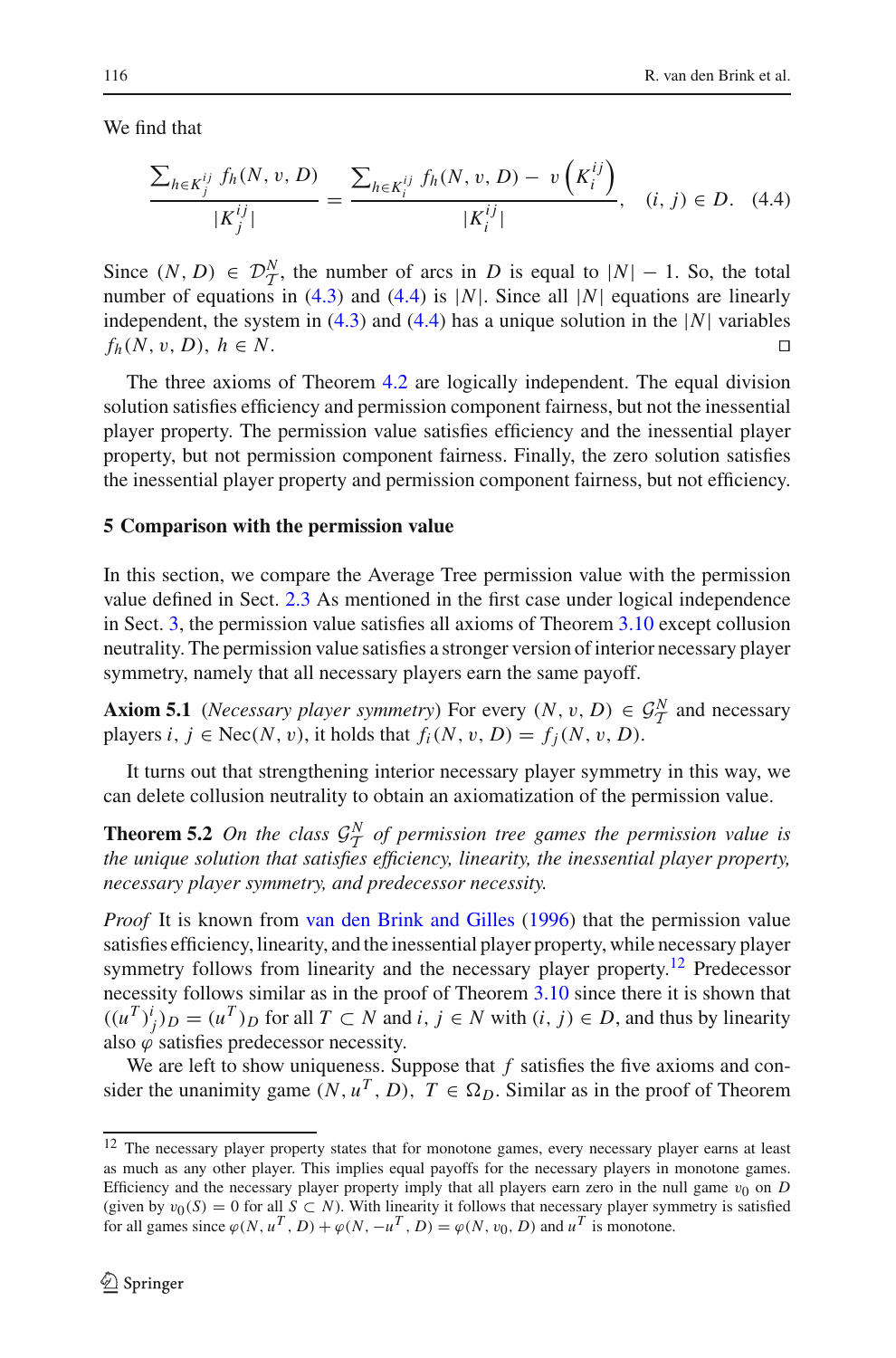[3.10,](#page-10-0) since *T* is feasible, for every  $i \notin T$  it holds that also all subordinates of *i* are not in *T* and so *i* is inessential in  $(N, u^T, D)$ . Thus,  $f_i(N, u^T, D) = 0$  by the inessential player property. From necessary player symmetry, it follows that all players in *T* have equal payoff. These payoffs then follow from efficiency. If  $T \notin \Omega_D$ , then, similar as in the proof of Theorem [3.10,](#page-10-0) by predecessor necessity we have that  $f(N, u^T, D) = f(N, u^{F_D(T)}, D)$ . Hence, for every unanimity game, the payoffs are uniquely determined by efficiency, the inessential player property, necessary player symmetry, and predecessor necessity. Finally,  $f(N, v, D)$  is uniquely determined by linearity for every  $(N, v, D) \in \mathcal{G}_{\mathcal{T}}^N$ .  $T$  .  $\Box$  $\Box$ 

Theorems [3.10](#page-10-0) and [5.2](#page-17-3) show an important difference between the permission value and AT permission value. By necessary player symmetry, in a unanimity permission tree game  $(N, u^T, D)$  the permission value treats all the players in T the same. Similar to the AT value for cycle-free communication graph games, in the AT permission value, the players in *T* who have neighbors outside *T* have some 'responsibility' or 'representability' for these players. Therefore, the interior players in *T* are treated equally, but the other players in *T* , i.e., the 'boundary' players, earn a payoff that depends on the substructure where they are the top player and that contains them and their subordinates. This is taken care for by collusion neutrality which, at each step, assigns some 'joint payoff' to a player and one of its successors when they collude.

This can also be seen when we express the AT permission value for unanimity games on a permission tree, see Herings et al. [\(2008](#page-23-5), Theorem 5.1) for an analogous result for the AT value for cycle-free communication graph games.

<span id="page-18-0"></span>**Proposition 5.3** *For*  $T \in 2^N \setminus \{\emptyset\}$  *and*  $(N, D) \in \mathcal{D}_\mathcal{T}^N$  *it holds that* 

$$
\psi_i(N, u^T, D) = \frac{1 + p_{F_D(T)}^{L_D}(i)}{|F_D(T)| + \sum_{j \in F_D(T)} p_{F_D(T)}^{L_D}(j)} \quad \text{if } i \in F_D(T),
$$

and  $\psi_i(N, u^T, D) = 0$  otherwise, where  $p_S^L(j) = \sum_{\{h \in N \setminus S | \{j,h\} \in L\}} |K_h^{hj}|$  for all  $(N, L) \in \mathcal{L}_{\mathcal{F}}^N$ ,  $S \subset N$  and  $j \in S$ .

*Proof* Defining  $C^{L_D}$  as the set of connected coalitions in  $(N, L_D)$ , by applying The-orem 5.1 of [Herings et al.](#page-23-5) [\(2008\)](#page-23-5) and the fact that  $(u^T)_D = u^{F_D(T)} = (u^{F_D(T)})^{L_D}$ , it follows for every  $i \in F_D(T)$  that

$$
\psi_i(N, u^T, D) = AT_i(N, (u^T)_D, L_D) = AT_i(N, u^{F_D(T)}, L_D)
$$
  
\n
$$
= \sum_{\{S \in C^L D | i \in S\}} \frac{1 + p_S^{L_D}(i)}{|S| + \sum_{j \in S} p_S^{L_D}(j)} \Delta_{u^{F_D(T)}}(S)
$$
  
\n
$$
= \sum_{\{S \in \Omega_D | i \in S\}} \frac{1 + p_S^{L_D}(i)}{|S| + \sum_{j \in S} p_S^{L_D}(j)} \Delta_{u^{F_D(T)}}(S)
$$
  
\n
$$
= \frac{1 + p_{F_D(T)}^{L_D}(i)}{|F_D(T)| + \sum_{j \in F_D(T)} p_{F_D(T)}^{L_D}(j)},
$$

 $\mathcal{L}$  Springer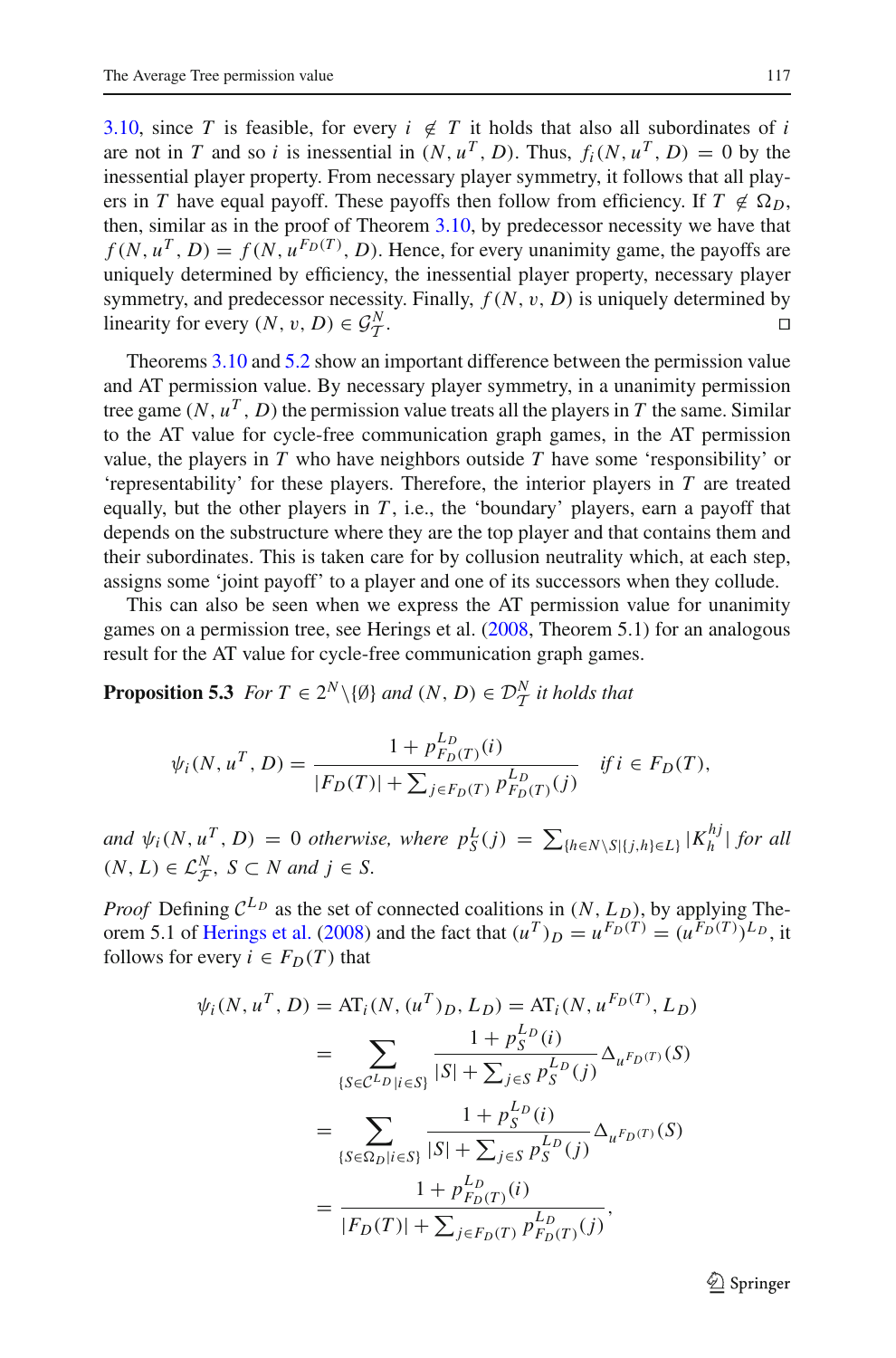where the fourth equality follows since  $\Omega_D \subset C^{L_D}$  and  $\Delta_{\mu} F_D(\tau)}(S) = 0$  when  $S \in C^{L_D}$  $\mathcal{C}^{L_D} \setminus \Omega_D$ . Furthermore,  $\psi_i(N, u^T, D) = 0$  if  $i \in N \setminus F_D(T)$ .  $\Box$ 

For the permission value it holds that  $\varphi_i(N, u^T, D) = \frac{1}{|F_D(T)|}$  for all  $i \in F_D(T)$ , and  $\psi_i(N, u^T, D) = 0$  otherwise. This also makes clear another important difference between the AT permission value and the permission value, namely that the permission value satisfies structural monotonicity (see [van den Brink and Gilles 1996](#page-24-6)) while the AT permission value does not. Structural monotonicity states that in a monotone game, every player that has successors earns at least as much as its successors, i.e., if  $v$  is monotone and  $(i, j) \in D$ , then  $f_i(N, v, D) \ge f_i(N, v, D)$ . Focussing on unanimity games, the permission value treats players in the unanimity coalition and their superiors equally. This follows from the necessary player property (which requires that all players in the unanimity coalition earn at least as much as any other player) and structural monotonicity (which implies that their superiors also earn this same payoff). From Proposition [5.3,](#page-18-0) it is clear that, according to the AT permission value, the payoff for a player depends on the number of players it 'represents' or is responsible for. Therefore, such a player might get more payoff than some of its predecessors.

We illustrate some of the differences between the permission value and the AT permission value by the following example.

*Example 5.4* Consider the game  $(N, v, D)$  with player set  $N = \{1, 2, 3, 4, 5\}$ , characteristic function  $v = u^{\{2,4\}}$  and permission structure  $D = \{(1, 2), (1, 3), (3, 4), (3, 5)\}.$ The permission value assigns payoff vector  $\varphi(N, v, D) = (1/4, 1/4, 1/4, 1/4, 0)$ and the AT permission value  $\psi(N, v, D) = (1/5, 1/5, 2/5, 1/5, 0)$ . By predecessor necessity,  $\psi(N, u^{\{2, 4\}}, D) = \psi(N, u^{\{1, 2, 3, 4\}}, D)$  and  $\varphi(N, u^{\{2, 4\}}, D) =$  $\varphi(N, u^{\{1,2,3,4\}}, D)$ . By the inessential player property, in both payoff vectors player 5 has payoff zero. By necessary player symmetry, in the permission value all other players earn 1/4. This is not the case for the AT permission value. By interior necessary player symmetry, the players 1, 2, and 4 earn the same. By collusion neutrality, players 3 and 5 together earn the same as in  $\psi(N, u^N, D) = (1/5, 1/5, 1/5, 1/5, 1/5)$ . Since  $\psi_5(N, v, D) = 0$ , we obtain  $\psi_3(N, v, D) = 2/5$  and so  $\psi_1(N, v, D) = 0$  $\psi_2(N, v, D) = \psi_4(N, v, D) = 1/5$ . Also we see that the AT permission value does not satisfy structural monotonicity since player 3 earns more than its predecessor player 1. This is because player 3 also represents player 5, a feature that is taken into account in the AT permission value but not in the permission value. In fact, by the necessary player property of the permission value, player 3 earns at least as much as player 1, while according to structural monotonicity player 1 earns at least as much as player 3, yielding equality of the payoffs assigned to these two players by the permission value.

The next five solutions show that the five axioms of Theorem [5.2](#page-17-3) are logically independent. For each solution, we state the four axioms satisfied by the solution; consequently, it does not satisfy the fifth axiom. The solution  $f_i(N, v, D) = My(N, v, L_D)$ satisfies efficiency, linearity, the inessential player property, and necessary player symmetry. The AT permission value satisfies efficiency, linearity, the inessential player property, and predecessor necessity. The equal division solution satisfies efficiency, linearity, necessary player symmetry, and predecessor necessity. The solution  $\overline{f}$  defined at the end of Sect. [3](#page-7-0) (as fifth alternative solution showing logical independence of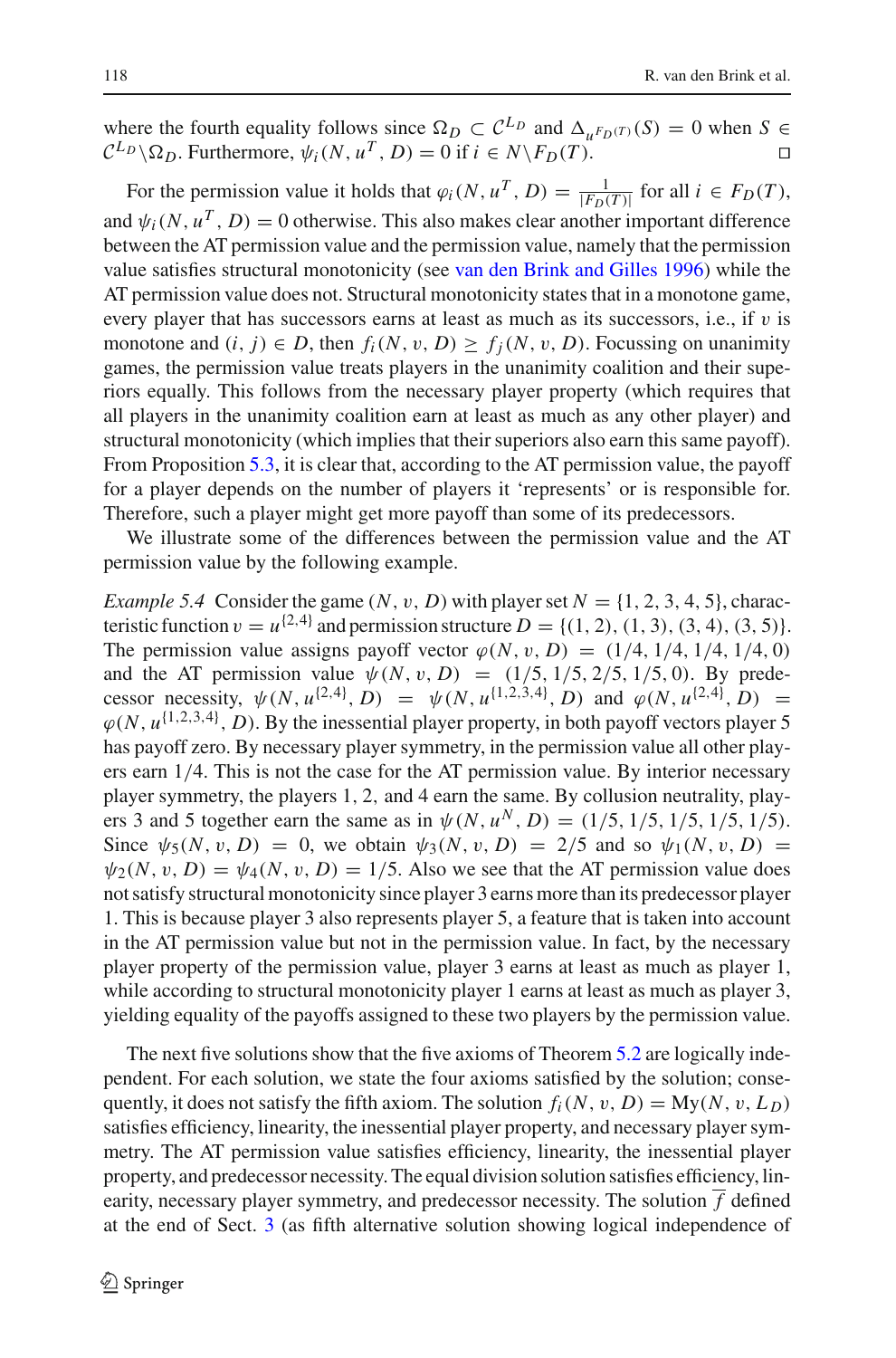the axioms in Theorem  $3.10$ ) satisfies efficiency, the inessential player property, necessary player symmetry, and predecessor necessity. Finally, the zero solution given by  $f_i(N, v, D) = 0$  for all  $i \in N$  satisfies linearity, the inessential player property, necessary player symmetry, and predecessor necessity.

Next, we modify permission component fairness to get an axiomatization of the permission value. Similar as in Sect. [4,](#page-14-0) consider an arc  $(i, j) \in D$  and suppose that player *i* is enforcing its power over *j* in the sense that it does not allow player *j* and all its subordinates to act. Then, player *j* and all its subordinates, i.e., the players in  $K_j^{ij}$ , become null players. On the other hand, the players in  $K_j^{ij}$  can refuse to cooperate with the players in  $K_i^{ij}$ . Applying a similar idea as Myerson's fairness, but now with respect to the enforcement of permission power, we obtain the following axiom.

**Axiom 5.5** (*Permission Fairness*) A solution *f* on the class  $\mathcal{G}_T^N$  of permission tree games satisfies *permission fairness* if, for every  $(N, v, D) \in \mathcal{G}_T^N$  and for any pair  $i, j \in N$  with  $(i, j) \in D$ , it holds that *i*, *j* ∈ *N* with  $(i, j)$  ∈ *D*, it holds that

$$
f_i(N, v, D) - f_i\left(N, v^{-ij}, D\right) = f_j(N, v, D) - f_j\left(N, v^{-ij}, D\right).
$$

<span id="page-20-0"></span>Replacing in Theorem [4.2](#page-14-1) permission component fairness by this permission fairness characterizes the permission value.

**Theorem 5.6** On the class  $\mathcal{G}_T^N$  of permission tree games, the permission value is the unique colution that estimates of fision as the increasing player property and permission *unique solution that satisfies efficiency, the inessential player property, and permission fairness.*

*Proof* It is known that the permission value  $\varphi$  satisfies efficiency and the inessential player property. To show permission fairness, consider any  $(N, v, D) \in \mathcal{G}_T^N$  and  $G_i$  and  $G_i$  and  $G_i$  and  $G_i$  and  $G_i$  and  $G_i$  and  $G_i$  and  $G_i$  and  $G_i$  and  $G_i$  and  $G_i$  and  $G_i$  and  $G_i$  and  $G_i$  and  $G_i$  and  $G_i$  $(i, j) \in D$ . According to Proposition 2.3 in [van den Brink and Gilles](#page-24-6) [\(1996\)](#page-24-6), it follows by applying the dividend formula of the Shapley value that

$$
\varphi_i(N, v, D) = \sum_{\{T \in 2^N | i \in F_D(T)\}} \Delta_v(T) / |F_D(T)|, \quad i \in N.
$$

We therefore have that

$$
\varphi_i(N, v, D) - \varphi_i(N, v^{-ij}, D)
$$
\n
$$
= \sum_{\{T \in 2^N | i \in F_D(T)\}} \frac{\Delta_v(T)}{|F_D(T)|} - \sum_{\{T \in 2^N | i \in F_D(T)\}} \frac{\Delta_{v^{-ij}}(T)}{|F_D(T)|}
$$
\n
$$
= \sum_{\{T \in 2^N | i \in F_D(T)\}} \frac{\Delta_v(T)}{|F_D(T)|} - \sum_{\{T \in 2^N | i \in F_D(T), j \notin F_D(T)\}} \frac{\Delta_v(T)}{|F_D(T)|}
$$
\n
$$
= \sum_{\{T \in 2^N | \{i,j\} \subset F_D(T)\}} \frac{\Delta_v(T)}{|F_D(T)|} = \sum_{\{T \in 2^N | j \in F_D(T)\}} \frac{\Delta_v(T)}{|F_D(T)|} = \varphi_j(N, v, D),
$$

 $\mathcal{L}$  Springer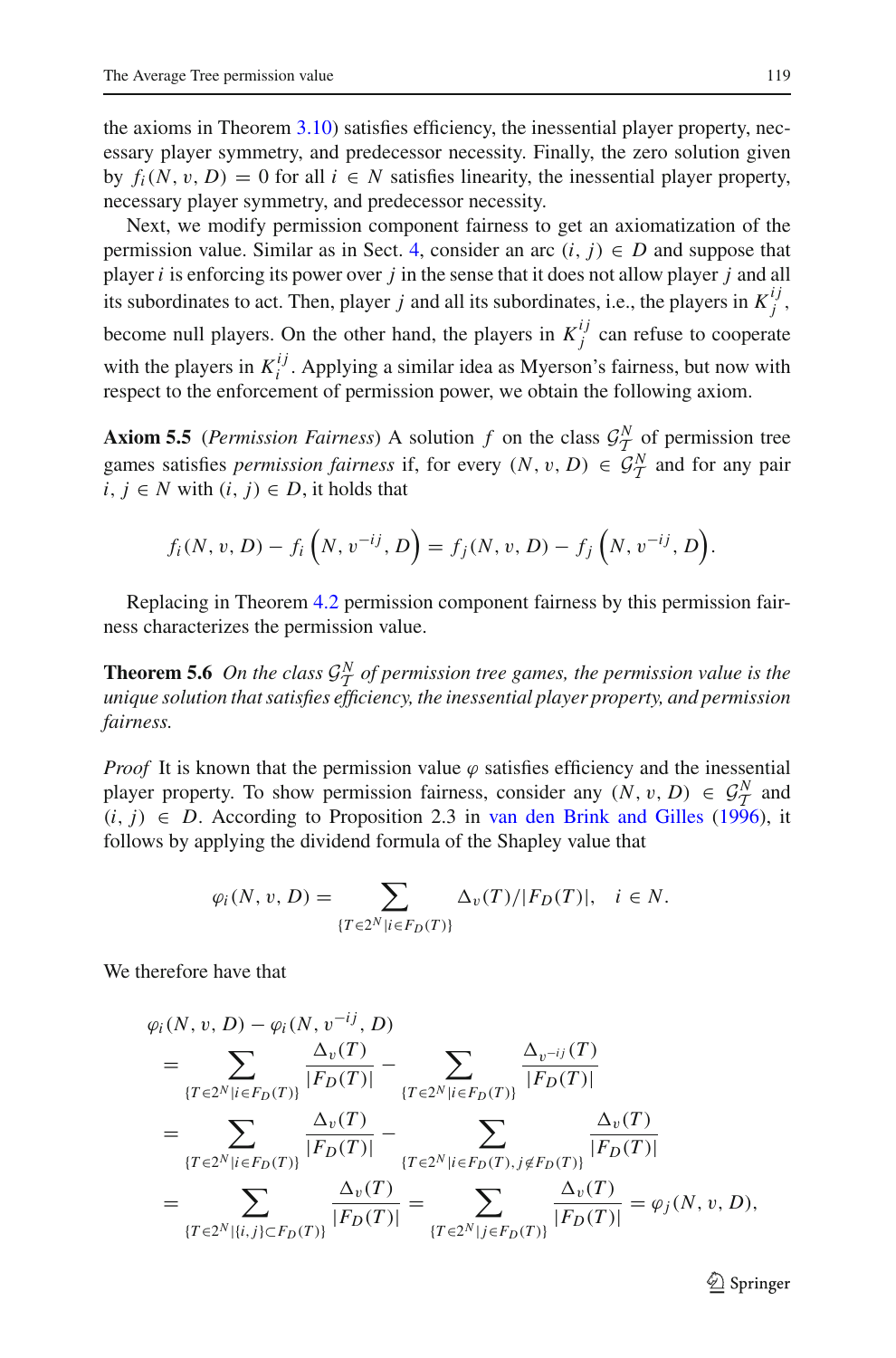where the second equality follows since  $\Delta_{v^{-ij}}(T) = \Delta_v(T)$  if  $j \notin F_D(T)$ , and  $\Delta_{v^{-ij}}(T) = 0$  otherwise, and the fourth equality follows since  $j \in F_D(T)$  implies that  $i \in F_D(T)$  for all  $T \in 2^N$ . Since  $\varphi_i(N, v^{-ij}, D) = 0$  by the inessential player property, it follows that  $\varphi$  satisfies permission fairness.

We show uniqueness by induction on the cardinality of the set  $I(N, v, D)$  of inessential players. Let  $(N, v, D) \in \mathcal{G}_T^N$  and  $i_0 \in N$  be the top player in  $(N, D)$ .<br>If  $|I(M, v, D)| = |M|$  i.e., all players are inessential than the inessential player prop. If  $|I(N, v, D)| = |N|$ , i.e., all players are inessential, then the inessential player property implies that  $f_i(N, v, D) = 0$  for all  $i \in N$ . If  $|I(N, v, D)| = |N| - 1$  then all players in  $N\{i_0\}$  are inessential players, and thus the inessential player property implies that  $f_i(N, v, D) = 0$  for all  $i \in N\{i_0\}$ . Efficiency then determines that  $f_{i_0}(N, v, D) = v(N)$ .

Proceeding by induction, assume that  $f(N, v', D)$  is determined when  $|I(N, v', D)|$  $= k, 1 ≤ k ≤ |N| - 1$ , and suppose that  $|I(N, v, D)| = k - 1$ . The inessential player property implies that  $f_i(N, v, D) = 0$  for all  $i \in I(N, v, D)$ . For every  $j \in N \setminus (I(N, v, D) \cup \{i_0\})$  and  $i = p_D(j)$ , permission fairness requires that

$$
f_i(N, v, D) - f_i(N, v^{-ij}, D) = f_j(N, v, D) - f_j(N, v^{-ij}, D). \tag{5.1}
$$

<span id="page-21-1"></span>Since the payoffs  $f_i(N, v^{-ij}, D)$  and  $f_i(N, v^{-ij}, D)$  are determined by the induction hypothesis and  $(N, D)$  is an oriented tree, this yields  $|N| - |I(N, v, D)| - 1$  linear equations. Together with the efficiency condition

$$
\sum_{h \in N} f_h(N, v, D) = v(N),
$$
\n(5.2)

<span id="page-21-2"></span>the total number of equations is  $|N| - |I(N, v, D)|$ . Since these equations are linearly independent, the system of  $|N| - |I(N, v, D)|$  equations [\(5.1\)](#page-21-1) and [\(5.2\)](#page-21-2) has a unique solution in the  $|N| − |I(N, v, D)|$  variables  $f_h(N, v, D), h ∈ N\1(N, v, D)$ .  $\Box$ 

The three axioms of Theorem [5.6](#page-20-0) are logically independent. The equal division solution satisfies efficiency and permission fairness, but not the inessential player property. The AT permission value satisfies efficiency and the inessential player property, but not permission fairness. Finally, the zero solution satisfies the inessential player property and permission fairness, but not efficiency.

#### <span id="page-21-0"></span>**6 Concluding remarks**

In this paper, we have studied games with an oriented tree as permission structure. Since in such games players can only generate a surplus if they get permission to collaborate from all their superiors, only coalitions containing the superiors of all players involved in the coalition can form. In [van den Brink and Gilles](#page-24-6) [\(1996\)](#page-24-6), the conjunctive permission value for this class of games is axiomatized.

We show that the axioms of efficiency, linearity, the inessential player property, predecessor necessity, interior necessary player symmetry, and collusion neutrality characterize a unique value, the AT permission value. The AT permission value can also be axiomatized by efficiency, the inessential player property, and permission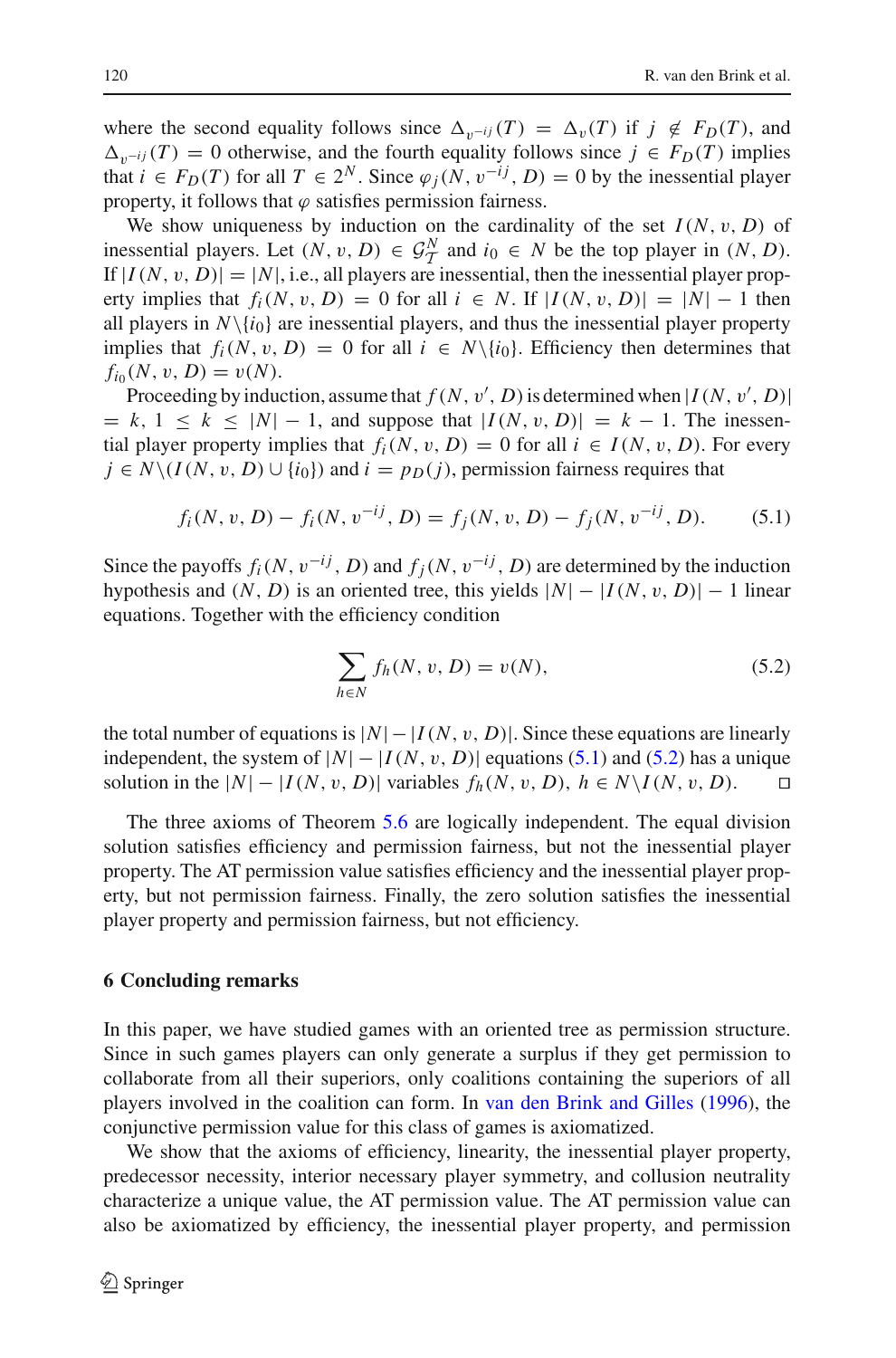component fairness. The AT permission value can be easily computed as the average of *n* hierarchical outcomes, where *n* is the number of players. Each hierarchical outcome is an *n*-dimensional payoff vector, whose values can be found by the evaluation of *n* simple and explicit linear expressions.

We also evaluate the connection between the AT permission value and the permission value for permission tree games. If we strengthen the interior necessary player symmetry axiom to necessary player symmetry and drop the collusion neutrality axiom, we obtain a new axiomatization for the permission value. When we replace permission component fairness by permission fairness, we obtain another new axiomatization of the permission value.

Several games in the economic literature turn out to be the conjunctive restricted game on an appropriate digraph, such as the auction games of [Graham et al.](#page-23-0) [\(1990](#page-23-0)), the so-called DR-polluted river game of [Ni and Wang](#page-24-11) [\(2007\)](#page-24-11) and its generalization in [Dong et al.](#page-23-28) [\(2012](#page-23-28)), and the dual of the airport game of [Littlechild and Owen](#page-23-29) [\(1973\)](#page-23-29), see also [Brânzei et al.](#page-23-30) [\(2002](#page-23-30)). These papers study the Shapley value of the corresponding game which is a special case of the conjunctive permission value. As an alternative, the AT permission value can be studied for these applications.

As [an](#page-24-11) [example,](#page-24-11) [we](#page-24-11) [consider](#page-24-11) [the](#page-24-11) *polluted river problem*, as introduced by Ni and Wang [\(2007](#page-24-11)). Such a problem is given by a pair  $(N, c)$ , where  $N = \{1, \ldots n\}$  is a finite set of agents located along a river, numbered successively from upstream to downstream, and  $c = (c_1, \ldots, c_n) \in \mathbb{R}^N_+$  is a pollution cost vector with  $c_i$  the cost incurred by agent *i* ∈ *N* for cleaning the river. A *cost allocation* of a polluted river problem  $(N, c)$  is a vector  $x \in \mathbb{R}^N_+$ , where  $x_i$  is the cost to be paid by agent  $i \in N$  in the total joint cleaning cost  $\sum_{j=1}^{n} c_j$ . Two solutions proposed in [Ni and Wang](#page-24-11) [\(2007\)](#page-24-11) are the *Local Responsibility Sharing method* given by  $x^{\text{LRS}}(c) = c$ , i.e., each agent pays his own cost to clean its territory, and the *Upstream Equal Sharing method* given by  $x_i^{\text{UES}}(c) = \sum_{j=i}^{n} c_j / j$ ,  $i = 1, ..., n$ , i.e., for any agent its costs are distributed equally among itself and all its upstream agents. The LRS outcome reflects that each agent is responsible for its own cleaning costs, while the UES outcome reflects that upstream agents are held responsible for downstream pollution and thus that every agent upstream of some agent should share in the pollution costs of this agent.

The associated *LR polluted river game* (*N*, v) introduced by [Ni and Wang](#page-24-11) [\(2007\)](#page-24-11) is given by  $v(S) = \sum_{i \in S} c_i$ ,  $S \subset N$ . It holds that  $x^{\text{LRS}}(c) = \text{Sh}(N, v)$ . Taking the directed tree  $D = \{(i, i + 1) | i \in \{1, ..., n-1\}\}\$ , where agents are ordered from upstream to downstream, it follows that  $x^{\text{UES}}(c) = \text{Sh}(N, v_D) = \varphi(N, v, D)$ , i.e., the permission value on *D* yields the UES outcome. Applying the AT permission value yields the cost allocation

$$
\psi_i(N, v, D) = \frac{(n-i+1)c_i}{n} + \sum_{j=i+1}^n \frac{c_j}{n}, \quad i = 1, \dots, n.
$$

So, according to this value, each agent pays a fraction in its own cost that is proportional to the number of its downstream agents (including itself), while it pays a share equal to  $\frac{1}{n}$  in the cost of its downstream agents. Similar to the LRS method, every agent is the highest contributor in its own cost, but not as extreme as in the LRS method where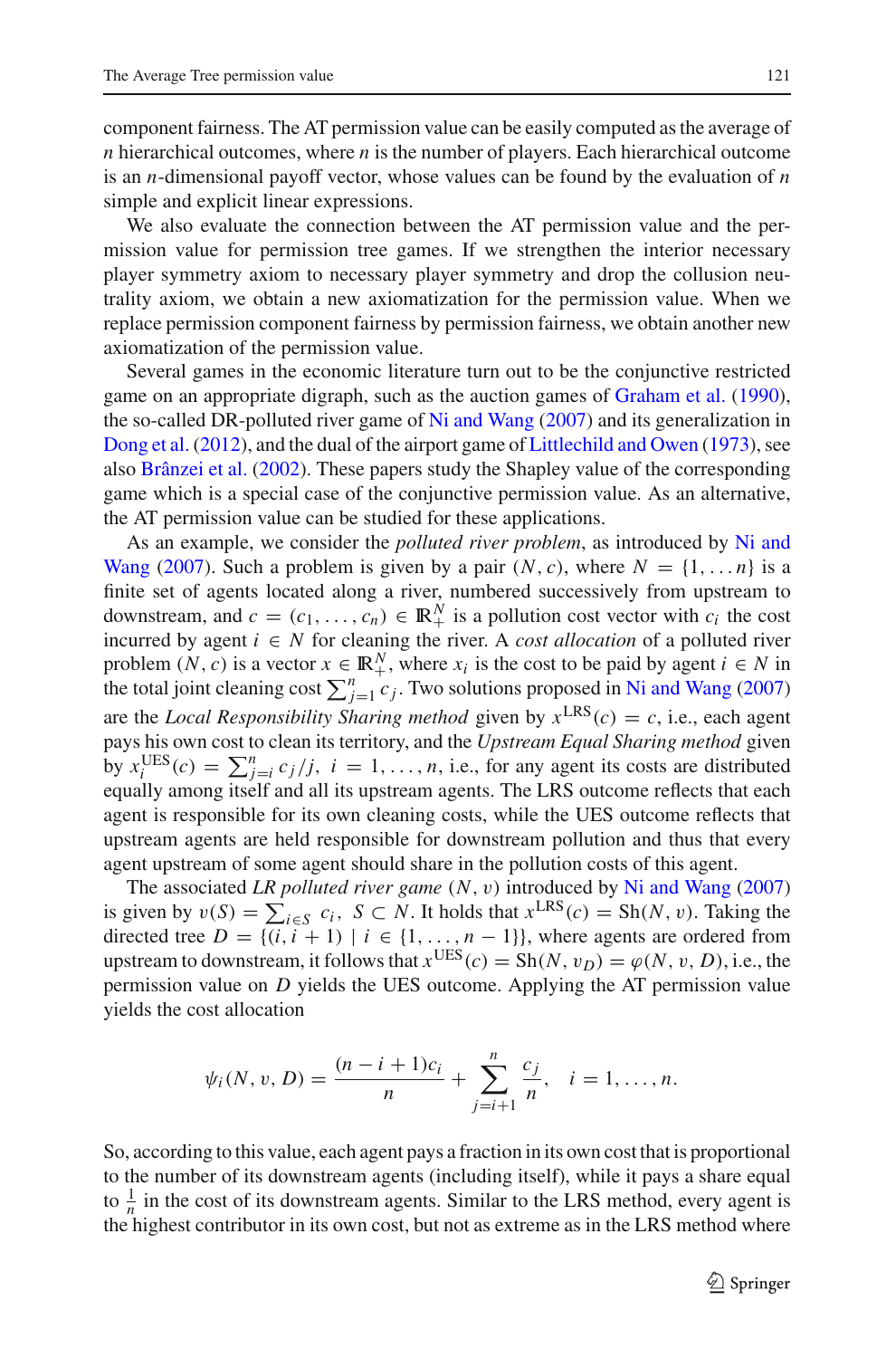an agent fully pays its own cost. Similar to the UES method, also the upstream agents contribute an equal share in the cost of an agent, but this uniform share is determined by the number of agents along the river instead of the number of upstream agents. In all three methods, the cost of any agent is shared between this agent and its upstream agents, with the AT permission value being a mixture of the other two extreme values.

## **References**

- <span id="page-23-8"></span>Algaba, E., Bilbao, J.M., van den Brink, R., Jiménez-Losada, A.: Cooperative games on antimatroids. Discret. Math. **282**, 1–15 (2004)
- <span id="page-23-23"></span>Béal, S., Rémila, E., Solal, P.: Rooted tree solutions for tree games. Eur. J. Oper. Res. **203**, 404–408 (2010)
- <span id="page-23-24"></span>Béal, S., Lardon, A., Rémila, E., Solal, P.: The average tree solution for multi-choice forest games. Ann. Oper. Res. **196**, 27–51 (2012)
- <span id="page-23-2"></span>Bergantinõs, G., Lorenzo-Freire, S.: A characterization of optimistic weighted shapley rules in minimum cost spanning tree problems. Econ. Theory **35**, 523–538 (2008)
- Bilbao, J.M.: Cooperative Games on Combinatorial Structures. Kluwer, Dordrecht (2000)
- <span id="page-23-13"></span><span id="page-23-9"></span>Bolton, P., Dewatripont, M.: The firm as a communication network. Q. J. Econ. **109**, 809–839 (1994)
- <span id="page-23-30"></span>Brânzei, R., Fragnelli, V., Tijs, S.: Tree-connected peer group situations and peer group games. Math. Methods Oper. Res. **55**, 93–106 (2002)
- <span id="page-23-27"></span>Casajus, A.: Collusion, Quarrel, and the Banzhaf value. Int. J. Game Theory (2013) (forthcoming). doi[:10.](http://dx.doi.org/10.1007/s00182-012-0364-4) [1007/s00182-012-0364-4](http://dx.doi.org/10.1007/s00182-012-0364-4)
- Chun, Y.: No-envy in queueing problems. Econ. Theory **29**, 151–162 (2006)
- <span id="page-23-14"></span><span id="page-23-1"></span>Chwe, M.S.-Y.: Communication and coordination in social networks. Rev. Econ. Stud. **67**, 1–16 (2000)
- <span id="page-23-21"></span>Crawford, V., Sobel, J.: Strategic information transmission. Econometrica **50**, 1431–1452 (1982)
- <span id="page-23-6"></span>Demange, G.: On group stability in hierarchies and networks. J. Political Econ. **112**, 754–778 (2004)
- <span id="page-23-20"></span>Derks, J., Peters, H.: A shapley value for games with restricted coalitions. Int. J. Game Theory **21**, 351–360 (1993)
- <span id="page-23-17"></span>Dessein, W.: Authority and communication in organizations. Rev. Econ. Stud. **69**, 811–838 (2002)
- <span id="page-23-16"></span>Dewatripont, M., Tirole, J.: Modes of communication. J. Political Econ. **113**, 1217–1238 (2005)
- <span id="page-23-25"></span>Dilworth, R.P.: Lattices with unique irreducible decompositions. Ann. Math. **41**, 771–777 (1940)
- <span id="page-23-28"></span>Dong, B., Ni, D., Wang, Y.: Sharing a polluted river network. Environ. Resour. Econ. **53**, 367–387 (2012)
- <span id="page-23-26"></span>Edelman, P.H., Jamison, R.E.: The theory of convex geometries. Geometrica Dedicata **19**, 247–270 (1985)
- <span id="page-23-4"></span>Faigle, U., Grabisch, M.: Values for Markovian coalition processes. Econ. Theory **51**, 505–538 (2012)
- <span id="page-23-18"></span>Faigle, U., Kern, W.: The shapley value for cooperative games under precedence constraints. Int. J. Game Theory **21**, 249–266 (1992)
- <span id="page-23-11"></span>Gilles, R.P., Owen, G.: Cooperative Games and Disjunctive Permission Structures. Department of Economics, Virginia Polytechnic Institute and State University, Blacksburg, VA (1994)
- <span id="page-23-10"></span>Gilles, R.P., Owen, G., van den Brink, R.: Games with permission structures: the conjunctive approach. Int. J. Game Theory **20**, 277–293 (1992)
- <span id="page-23-0"></span>Graham, D.A., Marshall, R.C., Richard, J.F.: Differential payments within a bidder coalition and the shapley value. Am. Econ. Rev. **80**, 493–510 (1990)
- <span id="page-23-12"></span>Haller, H.: Collusion properties of values. Int. J. Game Theory **23**, 261–281 (1994)
- <span id="page-23-22"></span>Harsanyi, J.C.: A bargaining model for cooperative n-person games. In: Tucker, A.W., Luce, R.D. (eds.) Contributions to the Theory of Games II, pp. 325–355. Princeton University Press, Princeton (1959)
- <span id="page-23-15"></span>Hart, O., Moore, J.: On the design of hierarchies: coordination versus specialization. J. Political Econ. **113**, 675–702 (2005)
- <span id="page-23-5"></span>Herings, P.J.J., van der Laan, G., Talman, A.J.J.: The Average Tree solution for cycle-free graph games. Games and Economic Behavior **62**, 77–92 (2008)
- <span id="page-23-7"></span>Herings, P.J.J., van der Laan, G., Talman, A.J.J., Yang, Z.: The Average Tree solution for cooperative games with communication structure. Games Econ. Behav. **68**, 626–633 (2010)
- <span id="page-23-19"></span>Li, L., Li, X.: The covering values for acyclic digraph games. Int. J. Game Theory **40**, 697–718 (2011)
- <span id="page-23-3"></span>Ligett, T.M., Lippman, S.A., Rumelt, R.P.: The asymptotic shapley value for a simple market game. Econ. Theory **40**, 333–338 (2009)
- <span id="page-23-29"></span>Littlechild, S.C., Owen, G.: A simple expression for the shapley value in a special case. Manage. Sci. **20**, 370–372 (1973)